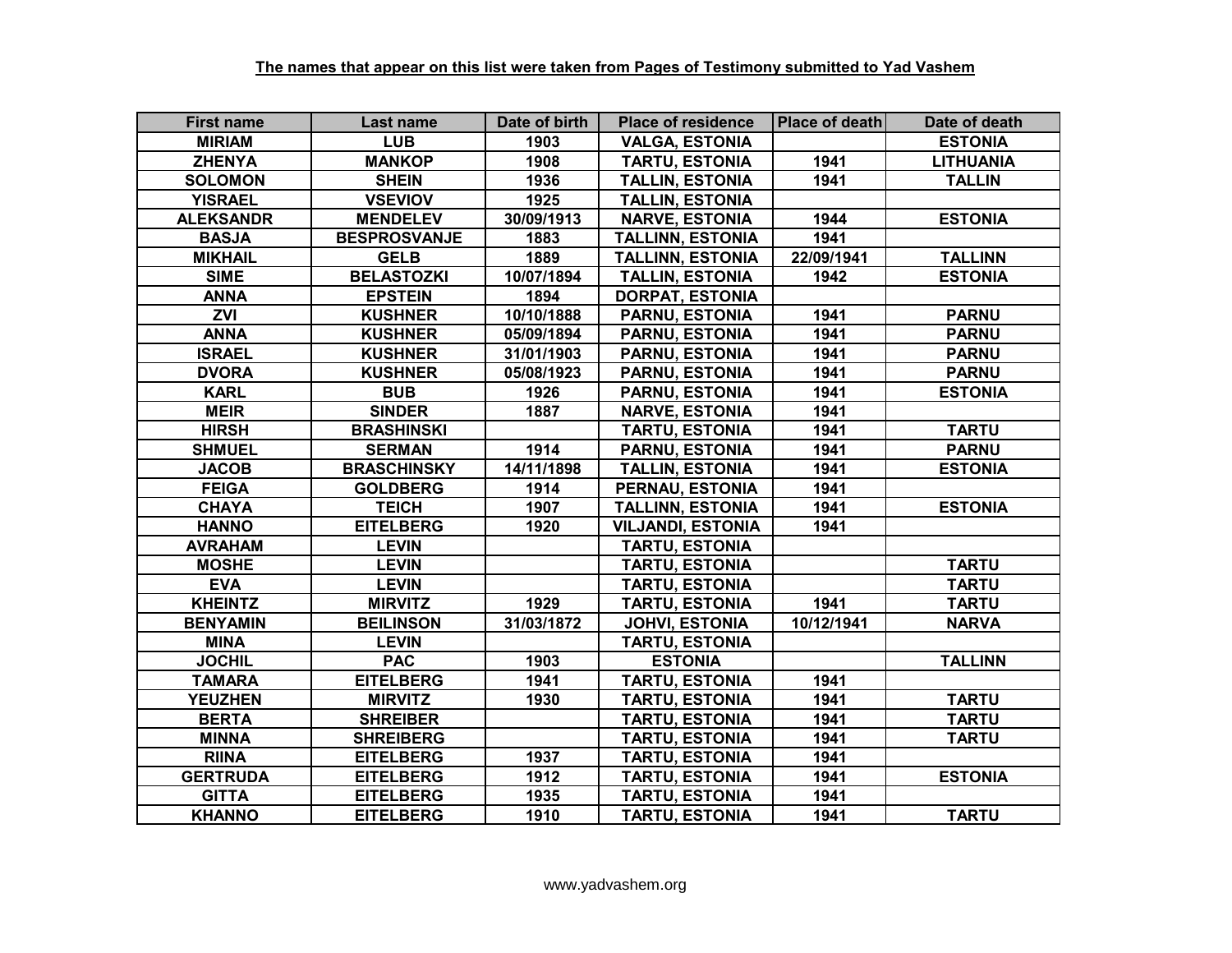| <b>First name</b> | Last name         | Date of birth | <b>Place of residence</b> | Place of death | Date of death     |
|-------------------|-------------------|---------------|---------------------------|----------------|-------------------|
| <b>JAKOV</b>      | <b>DONDE</b>      | 1866          | <b>PARNU, ESTONIA</b>     | 1941           |                   |
| <b>ELIAHU</b>     | <b>KUSHNER</b>    | 1919          | <b>PARNU, ESTONIA</b>     | 1941           | <b>LENINGRAD</b>  |
| <b>ANNA</b>       | <b>JOSSELOV</b>   | 1912          | <b>TALLINN, ESTONIA</b>   |                | <b>ESTONIA</b>    |
| <b>ZIGFRID</b>    | <b>MIRVITZ</b>    | 1893          | <b>TARTU, ESTONIA</b>     | 1942           | <b>ELVA</b>       |
| <b>SHMUEL</b>     | <b>LIEBERMANN</b> | 07/02/1887    | <b>TALLIN, ESTONIA</b>    | 1941           | <b>ESTONIA</b>    |
| <b>ABRAAM</b>     | <b>SHOKHER</b>    | 1894          | <b>TALLIN, ESTONIA</b>    | 1941           | <b>TALLIN</b>     |
| <b>GAMLIEL</b>    | <b>DALINSKI</b>   |               | <b>ESTONIA</b>            |                |                   |
| <b>BEILE</b>      | <b>KATZIN</b>     | 1870          | <b>TARTU, ESTONIA</b>     | 1942           | <b>TARTU</b>      |
| <b>NESSE</b>      | <b>KATZIN</b>     | 1907          | <b>PARNU, ESTONIA</b>     | 1942           | <b>PARNU</b>      |
| <b>MIRJAM</b>     | <b>LEVI</b>       | 1914          | <b>TALLINN, ESTONIA</b>   | 1942           | <b>TALLINN</b>    |
| <b>MOSHE</b>      | <b>SHOKHER</b>    | 1883          | <b>TALLIN, ESTONIA</b>    | 1941           | <b>TALLIN</b>     |
| <b>LJUBA</b>      | <b>SIKK</b>       | 1905          | <b>TARTU, ESTONIA</b>     | 1943           |                   |
| <b>SAMEL</b>      | <b>GROSKOPF</b>   | 1890          | <b>VILJANDI, ESTONIA</b>  |                | <b>RAWA RUSKA</b> |
| <b>ANA</b>        | <b>KOFKIN</b>     | 1905          | <b>TARTU, ESTONIA</b>     | 1941           |                   |
| <b>SARA</b>       | <b>JOSELSON</b>   | 1893          | <b>TALLIN, ESTONIA</b>    | 1941           | <b>TALLIN</b>     |
| <b>LEO</b>        | <b>HIRSCHFELD</b> | 1903          | <b>PARNU, ESTONIA</b>     | 1941           |                   |
| <b>DAVID</b>      | <b>HIRSCHFELD</b> | 1933          | <b>PARNU, ESTONIA</b>     | 1941           |                   |
| <b>IRENE</b>      | <b>HIRSCHFELD</b> | 1926          | PARNU, ESTONIA            | 1941           |                   |
| <b>LEO</b>        | <b>HOFF</b>       | 1907          | <b>VILJANDI, ESTONIA</b>  | 1941           |                   |
| <b>EDUARD</b>     | <b>EITELBERG</b>  | 1921          | <b>VILJANDI, ESTONIA</b>  | 1941           |                   |
| <b>MILLI</b>      | <b>HIRSCHFELD</b> | 1905          | <b>PARNU, ESTONIA</b>     | 1941           |                   |
| <b>LEO</b>        | <b>AMITAN</b>     | 1873          | <b>DORPAT, ESTONIA</b>    |                |                   |
| <b>LEO</b>        | <b>KAHN</b>       |               | <b>PARNU, ESTONIA</b>     | 1941           | <b>ESTONIA</b>    |
| <b>EVI</b>        | <b>KAHN</b>       |               | <b>PARNU, ESTONIA</b>     |                | <b>POLAND</b>     |
| <b>KHAIM</b>      | <b>PIKAREVICH</b> | 1867          | <b>TALLIN, ESTONIA</b>    | 1941           | <b>ESTONIA</b>    |
| <b>HIRSH</b>      | <b>LEVIN</b>      | 1903          | PARNU, ESTONIA            | 1941           |                   |
| <b>CHAYA</b>      | <b>LEVIN</b>      | 1903          | <b>PARNU, ESTONIA</b>     | 1941           |                   |
| <b>JOSEF</b>      | <b>EIDELMANN</b>  | 1882          | <b>TALLINN, ESTONIA</b>   | 1943           | <b>ESTONIA</b>    |
| <b>NISSIM</b>     | <b>DONDE</b>      | 1903          | <b>PARNU, ESTONIA</b>     | 1941           |                   |
| <b>ROSA</b>       | <b>EIDELMANN</b>  | 1885          | <b>TALLINN, ESTONIA</b>   | 1943           | <b>ESTONIA</b>    |
| <b>HADASSAH</b>   | <b>LIEBERMANN</b> | 28/6/1889     | <b>TALLIN, ESTONIA</b>    | 1942           | <b>ESTONIA</b>    |
| <b>HAIM</b>       | <b>BELL</b>       | 1888          | <b>PARNU, ESTONIA</b>     | 1941           | <b>ESTONIA</b>    |
| <b>MALI</b>       | <b>BLOKH</b>      | 01/01/1928    | <b>PARNU, ESTONIA</b>     | 00/08/1941     | <b>PARNU</b>      |
| <b>FANNY</b>      | <b>MATZKIN</b>    | 1885          | <b>PARNU, ESTONIA</b>     | 1941           | <b>PARNU</b>      |
| <b>BORIS</b>      | <b>LEVI</b>       | 1910          | <b>TALLINN, ESTONIA</b>   | 1942           | <b>TALLINN</b>    |
| Z                 | <b>LEVI</b>       | 1940          | <b>TALLINN, ESTONIA</b>   | 1942           | <b>TALLINN</b>    |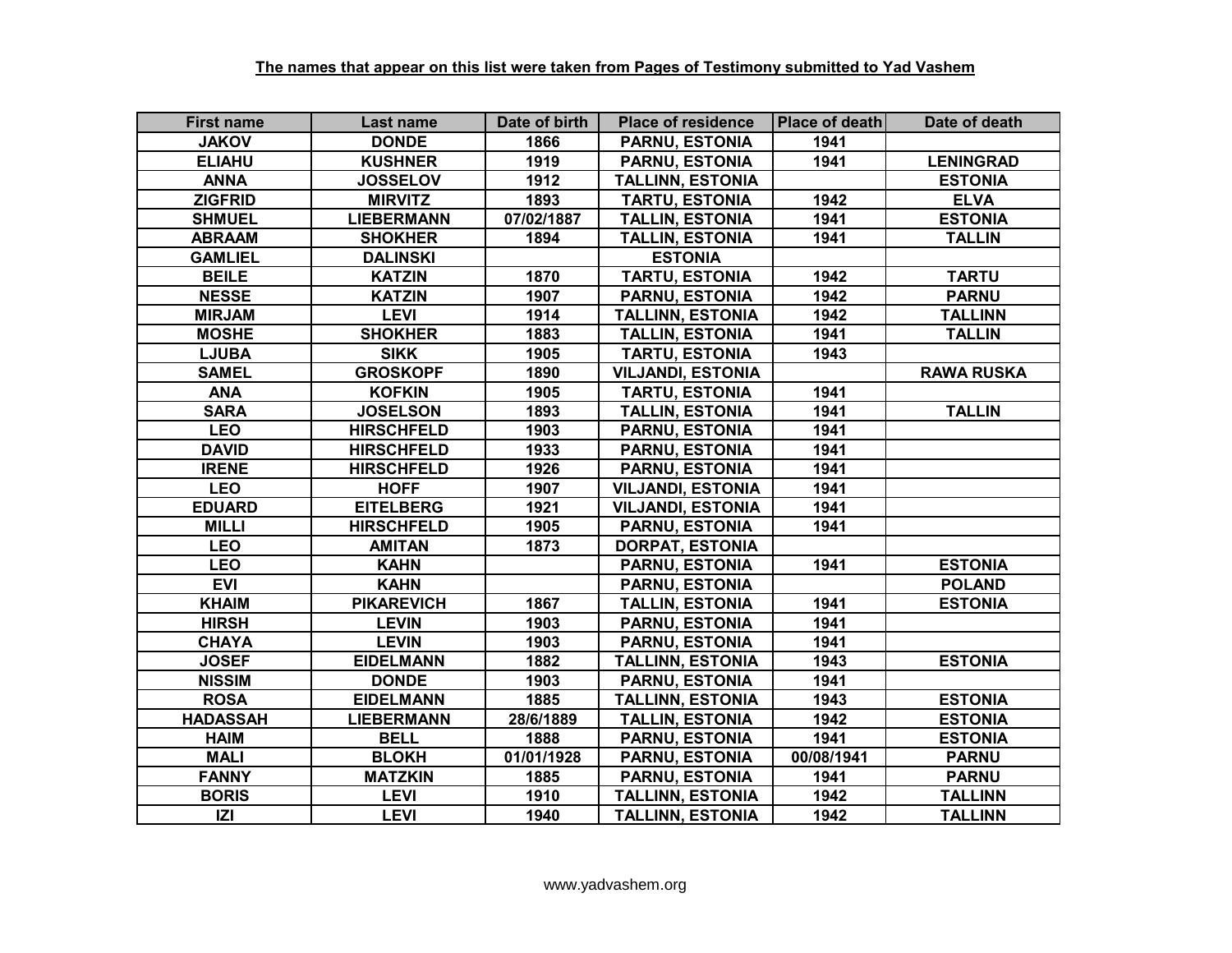| <b>First name</b> | Last name                | Date of birth | <b>Place of residence</b> | <b>Place of death</b> | Date of death           |
|-------------------|--------------------------|---------------|---------------------------|-----------------------|-------------------------|
| <b>MIRJAM</b>     | <b>HERZBERG</b>          |               | <b>TALLINN, ESTONIA</b>   | 1941                  |                         |
| <b>BLUMA</b>      | <b>RIBAK</b>             | 1889          | <b>ESTONIA</b>            |                       |                         |
| <b>FEIGA</b>      | <b>KUSHNER</b>           | 19/02/1917    | <b>PARNU, ESTONIA</b>     | 1941                  | <b>PARNU</b>            |
| <b>SCHLJOMA</b>   | <b>MEIERTAL</b>          | 20/11/1880    | <b>TALLINN, ESTONIA</b>   | 1941                  | <b>TALLINN</b>          |
| <b>KOPPEL</b>     | <b>KITT</b>              | 1906          | <b>TALLINN, ESTONIA</b>   | 1941                  | <b>KLOOGA</b>           |
| <b>HAIM</b>       | <b>ZOPUKOV</b>           | 1900          | <b>TARTU, ESTONIA</b>     | 07/1941               | <b>TARTU</b>            |
| <b>KOPPEL</b>     | <b>GORDON</b>            | 1860          | <b>TALLIN, ESTONIA</b>    | 09/10/1941            | <b>TALLIN</b>           |
| <b>MINNA</b>      | <b>PESSIN</b>            | 1882          | <b>TALLIN, ESTONIA</b>    | 08/10/1941            | <b>TALLIN</b>           |
| <b>MICHAIL</b>    | <b>BURAS</b>             | 1900          | <b>TALLIN, ESTONIA</b>    |                       |                         |
| <b>MOSHE</b>      | <b>MORTKOVITZ</b>        | 1920          | <b>TALLINN, ESTONIA</b>   | 1941                  | <b>LIEPAJA</b>          |
| <b>MOSCHE</b>     | <b>ISCHUNSKI</b>         | 1870          | <b>DORPAT, ESTONIA</b>    | 1942                  | <b>DORPAT</b>           |
| <b>REBECKA</b>    | <b>SCHIMSCHILEWITSCH</b> | 1878          | <b>TALLINN, ESTONIA</b>   |                       | <b>TALLINN</b>          |
|                   |                          |               |                           |                       |                         |
| <b>HANA</b>       | <b>JOSELOV</b>           | 1901          | <b>TALLINN, ESTONIA</b>   | 1941                  |                         |
| <b>HANA</b>       | <b>TATARKER</b>          | 1869          | <b>TARTU, ESTONIA</b>     | 1942                  | <b>TARTU</b>            |
| <b>MANNE</b>      | <b>USVANSKI</b>          | 1926          | <b>TARTU, ESTONIA</b>     |                       | <b>TARTU</b>            |
| <b>JISAK</b>      | <b>DOBRYSH</b>           | 15/04/1907    | <b>TARTU, ESTONIA</b>     | 12/10/1944            | <b>ESTONIA</b>          |
| <b>MIRJAM</b>     | <b>LEPP</b>              | 27/10/1896    | <b>KURTNA, ESTONIA</b>    | 03/07/1942            | <b>TALLINN</b>          |
| <b>ITSCHOK</b>    | <b>LEVIN</b>             | 19/08/1895    | <b>TALLINN, ESTONIA</b>   | 1941                  | <b>TALLINN</b>          |
| <b>FOLIK</b>      | <b>BRAINIS</b>           | 05/05/1918    | <b>TALLINN, ESTONIA</b>   | 26/02/1942            | <b>VOLOKOLAMSK</b>      |
| <b>ZALMAN</b>     | <b>SHLEIKMAN</b>         | 1923          | <b>ESTONIA</b>            | 1941                  |                         |
| <b>IDA</b>        | <b>LEVIN</b>             | 1906          | <b>TALLINN, ESTONIA</b>   |                       | <b>TALLINN</b>          |
| <b>LEIB</b>       | <b>KOIKHMAN</b>          | 1912          | <b>TALLINN, ESTONIA</b>   | 1941                  | <b>BALTIC COUNTRIES</b> |
| <b>RAKHMIEL</b>   | <b>SCHADUNSKI</b>        | 1901          | <b>TALLINN, ESTONIA</b>   |                       | <b>TALLINN</b>          |
| <b>CADOK</b>      | <b>GUREWICH</b>          | 1906          | <b>TURGEL, ESTONIA</b>    |                       |                         |
| <b>HANA</b>       | <b>BEEM</b>              | 1935          | <b>TALLINN, ESTONIA</b>   | 1941                  | <b>TALLINN</b>          |
| <b>MOISEY</b>     | <b>BEILINSON</b>         | 24/01/1913    | <b>TALLINN, ESTONIA</b>   | 29/08/1941            | <b>BALTIC SEA</b>       |
| <b>PINCHAS</b>    | <b>PATS</b>              | 1880          | <b>TARTU, ESTONIA</b>     | 1941                  | <b>TARTU</b>            |
| <b>KUSIEL</b>     | <b>BIRNIK</b>            | 1902          | PERNOV, ESTONIA           | 1941                  | <b>PERNOV</b>           |
| <b>YETTE</b>      | <b>MLETSHIN</b>          | 1921          | <b>TALLINN, ESTONIA</b>   | 1941                  | <b>ESTONIA</b>          |
| <b>ALMA</b>       | <b>PATS</b>              | 1880          | <b>TARTU, ESTONIA</b>     | 1941                  | <b>TARTU</b>            |
| <b>POLINA</b>     | <b>SHEIN</b>             | 04/03/1912    | <b>TALLIN, ESTONIA</b>    | 1941                  | <b>TALLIN</b>           |
| <b>LOVA</b>       | <b>BRASZINSKAJA</b>      | 1894          | <b>TARTU, ESTONIA</b>     | 1942                  | <b>KLOOGA</b>           |
| <b>MINNA</b>      | <b>RACZ</b>              | 1890          | <b>TARTU, ESTONIA</b>     | 1942                  | <b>RUSSIA</b>           |
| <b>ZALMAN</b>     | <b>POTASHNIK</b>         | 1908          | <b>TALLIN, ESTONIA</b>    | 1941                  | <b>ESTONIA</b>          |
| <b>ELA</b>        | <b>SHAKHOR</b>           | 1895          | <b>TALLIN. ESTONIA</b>    | 1941                  |                         |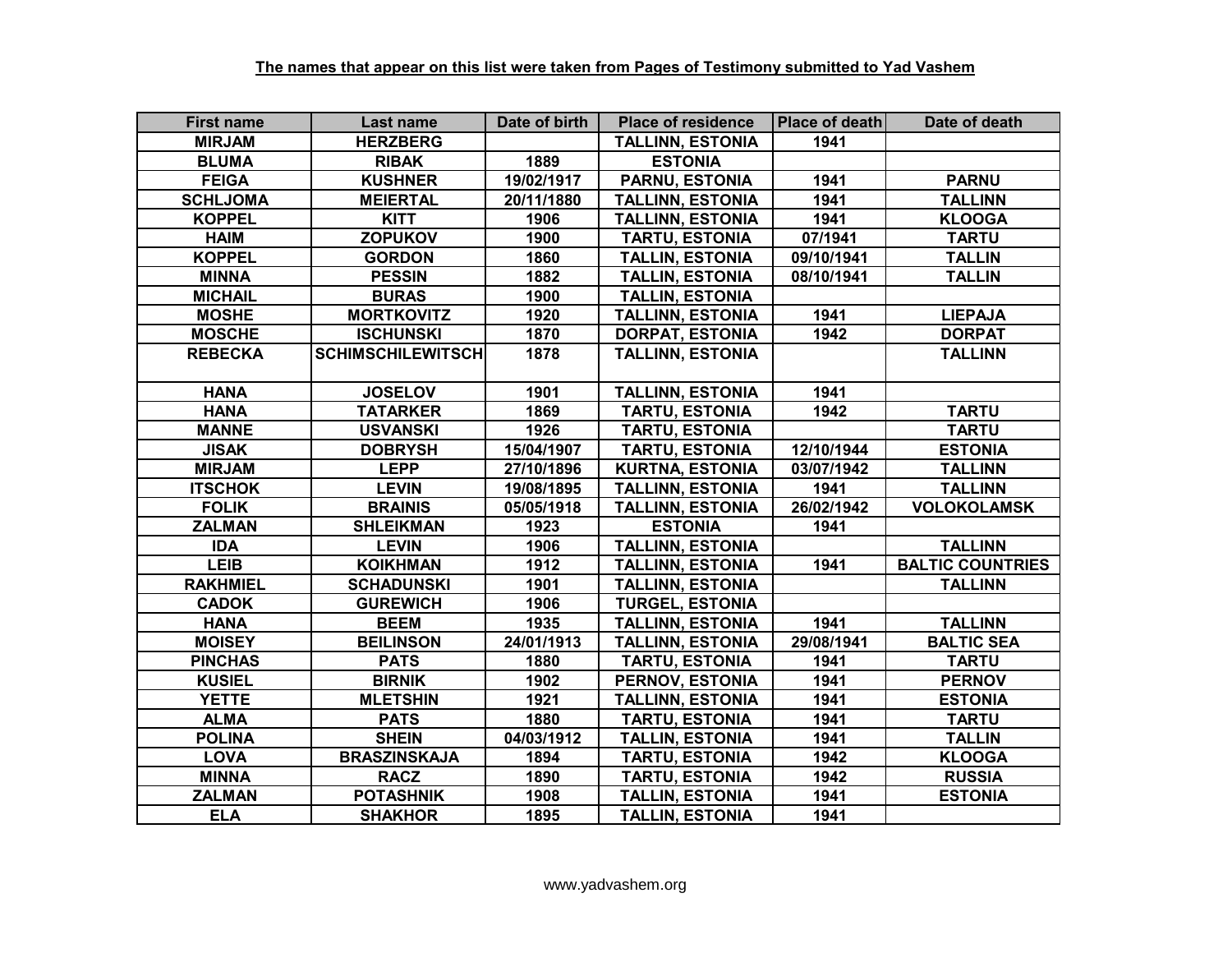| <b>First name</b> | Last name        | Date of birth | <b>Place of residence</b> | Place of death | Date of death  |
|-------------------|------------------|---------------|---------------------------|----------------|----------------|
| <b>GIL</b>        | <b>TZLAF</b>     | 06/08/1937    | <b>TARTU, ESTONIA</b>     | 1941           |                |
| <b>ISAI</b>       | <b>AMITAN</b>    | 1883          | <b>TALLINN, ESTONIA</b>   | 1941           | <b>ESTONIA</b> |
| <b>ELA</b>        | <b>TZLAF</b>     | 27/11/1911    | <b>TARTU, ESTONIA</b>     | 1941           |                |
| <b>GIL</b>        | <b>TZLAF</b>     | 03/06/1939    | <b>TARTU, ESTONIA</b>     | 1941           |                |
| <b>GUTMAN</b>     | <b>FIRK</b>      | 1898          | <b>RAKVERE, ESTONIA</b>   | 1941           | <b>ESTONIA</b> |
| <b>MARY</b>       | <b>LEPP</b>      | 1896          | <b>TALLIN, ESTONIA</b>    | 12/1941        |                |
| <b>YEFIM</b>      | <b>MIRSKI</b>    | 1915          | <b>ESTONIA</b>            |                | <b>ESTONIA</b> |
| <b>ELA</b>        | <b>GORFINKEL</b> | 1874          | <b>NARVE, ESTONIA</b>     |                | <b>NARVE</b>   |
| <b>MINA</b>       | <b>WICHNIN</b>   | 1875          | <b>ESTONIA</b>            | 12/1941        | <b>ESTONIA</b> |
| <b>LIJA</b>       | <b>GOLDBERG</b>  | 1936          | PERNAU, ESTONIA           | 1941           |                |
| <b>SHEINA</b>     | <b>LEVIN</b>     |               | <b>TARTU, ESTONIA</b>     |                | <b>TARTU</b>   |
| <b>MICHEL</b>     | <b>WILENSKI</b>  | 1863          | <b>TARTU, ESTONIA</b>     | 12/1941        | <b>TARTU</b>   |
| <b>DORA</b>       | <b>REISER</b>    |               | <b>REVAL, ESTONIA</b>     |                | <b>RIGA</b>    |
| <b>LEA</b>        | <b>BLOKH</b>     |               | <b>TARTU, ESTONIA</b>     |                | <b>PARNU</b>   |
| <b>ALTER</b>      | <b>ABESHAUS</b>  | 1895          | <b>ESTONIA</b>            | 1942           | <b>ESTONIA</b> |
| <b>JSIDOR</b>     | <b>GOLDBERG</b>  |               | PERNAU, ESTONIA           |                |                |
| <b>MENDEL</b>     | <b>BLOKH</b>     |               | <b>TARTU, ESTONIA</b>     |                | <b>PARNU</b>   |
| <b>MEISHE</b>     | <b>DONDE</b>     | 1900          | <b>PARNU, ESTONIA</b>     | 1941           |                |
| <b>SHAUL</b>      | <b>DONDE</b>     | 1906          | <b>PARNU, ESTONIA</b>     | 1941           |                |
| <b>LEIB</b>       | <b>MARGULIES</b> | 1921          | <b>VILJANDI, ESTONIA</b>  | 1941           |                |
| <b>SHALOM</b>     | <b>MARGULIES</b> | 1929          | <b>VILJANDI, ESTONIA</b>  | 1941           |                |
| <b>ROZA</b>       | <b>KLOMPUS</b>   | 1887          | <b>TALLINN, ESTONIA</b>   |                | <b>TALLINN</b> |
| <b>JEKUSIEL</b>   | <b>JOSSELSON</b> | 1881          | <b>TALLINN, ESTONIA</b>   | 31/08/1941     |                |
| <b>GUTE</b>       | <b>EPSHTEIN</b>  | 1860          | <b>TALLINN, ESTONIA</b>   | 08/10/1941     | <b>KLOOGA</b>  |
| <b>LYUBOV</b>     | <b>ILYASHEV</b>  | 1878          | <b>TALLINN, ESTONIA</b>   | 1943           | <b>KLOOGA</b>  |
| <b>SOLOMON</b>    | <b>EPSHTEIN</b>  | 01/05/1885    | <b>TALLINN, ESTONIA</b>   | 12/09/1941     |                |
| <b>RACHMIEL</b>   | <b>LEWIN</b>     | 1903          | <b>TALLINN, ESTONIA</b>   |                | <b>TALLINN</b> |
| <b>TAUBA</b>      | <b>ZALKIND</b>   | 1929          | <b>PARNU, ESTONIA</b>     | 1941           | <b>ESTONIA</b> |
| <b>MICHLE</b>     | <b>MARGULIES</b> | 1901          | <b>VILJANDI, ESTONIA</b>  | 1941           |                |
| <b>ELIYAHU</b>    | <b>MARGULIES</b> | 1935          | <b>VILJANDI, ESTONIA</b>  | 1941           |                |
| <b>SAUL</b>       | <b>LEVIN</b>     | 20/12/1885    | <b>PARNU, ESTONIA</b>     | 1941           | <b>PARNU</b>   |
| <b>YITZKHAK</b>   | <b>BEEM</b>      | 1929          | <b>TALLINN, ESTONIA</b>   | 1941           | <b>TALLINN</b> |
| <b>DAVID</b>      | <b>LEVIN</b>     | 18/04/1918    | <b>PARNU, ESTONIA</b>     | 1941           | <b>TALLINN</b> |
| <b>MINA</b>       | <b>KALMANKOV</b> | 1895          | <b>VERO, ESTONIA</b>      | 1942           | <b>VERO</b>    |
| <b>MICHA</b>      | <b>GLAS</b>      | 1910          | <b>DORPAT, ESTONIA</b>    | 1942           | <b>DORPAT</b>  |
| <b>GITEL</b>      | <b>LEVIN</b>     |               | <b>TORGEL, ESTONIA</b>    |                |                |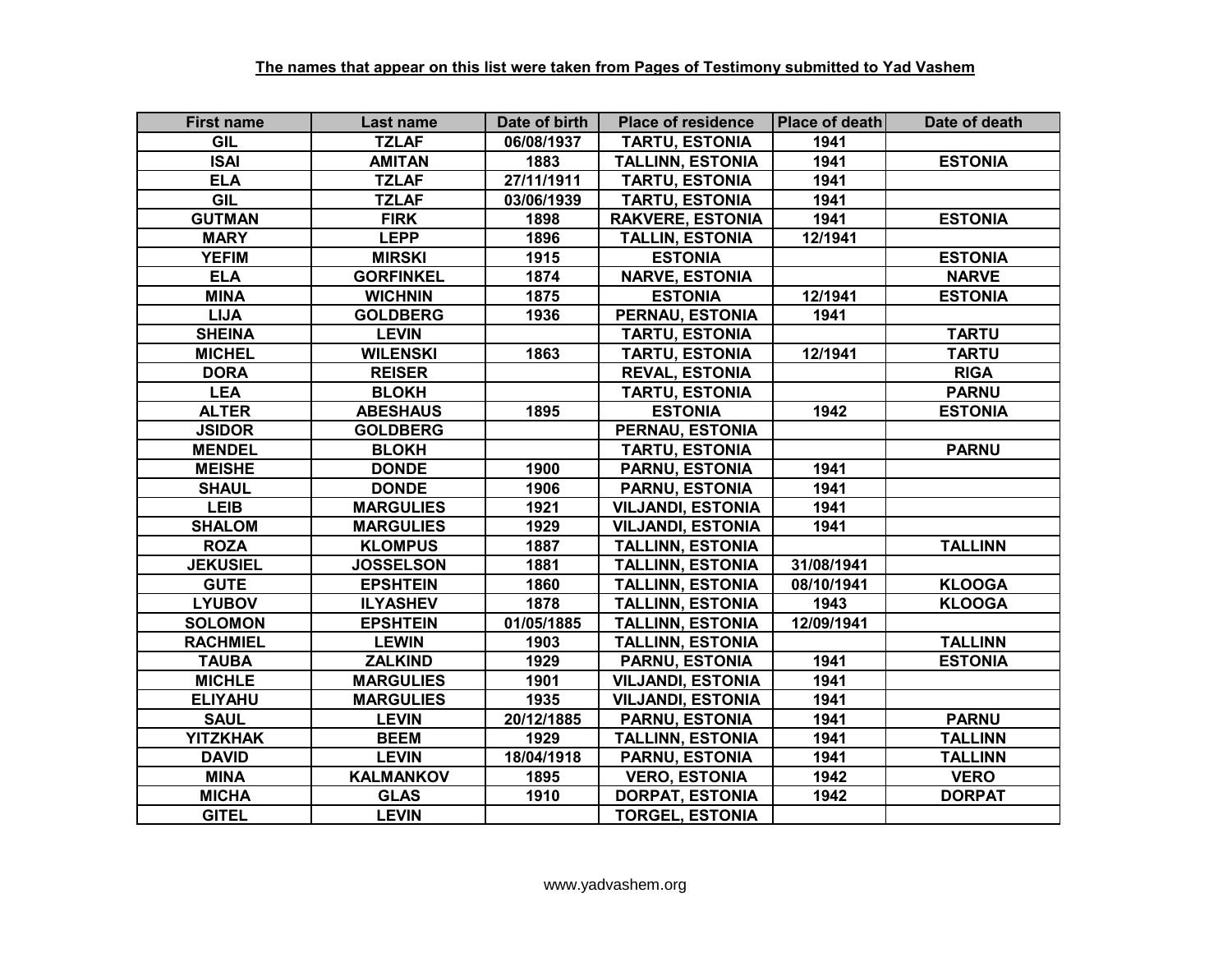| <b>First name</b> | Last name           | Date of birth | <b>Place of residence</b> | <b>Place of death</b> | Date of death           |
|-------------------|---------------------|---------------|---------------------------|-----------------------|-------------------------|
| <b>BENYAMIN</b>   | <b>SHOKHER</b>      | 1924          | <b>TALLINN, ESTONIA</b>   | 1941                  | <b>TALLINN</b>          |
| <b>ALEKSANDR</b>  | <b>MENDELEV</b>     | 16/11/1882    | <b>TARTU, ESTONIA</b>     | 1941                  |                         |
| <b>ETTE</b>       | <b>BUB</b>          | 1930          | <b>PARNU, ESTONIA</b>     | 1941                  | <b>ESTONIA</b>          |
| <b>MOISEI</b>     | <b>SHMOTKIN</b>     | 1917          | <b>TALLINN, ESTONIA</b>   |                       | <b>ESTONIA</b>          |
| <b>YAAKOV</b>     | <b>GORDIN</b>       | 1930          | <b>TALLIN, ESTONIA</b>    | 1941                  | <b>TALLINN</b>          |
| <b>LAZAR</b>      | <b>GUREWITCH</b>    | 29/06/1905    | <b>TALLIN, ESTONIA</b>    | 1941                  | <b>TALLIN</b>           |
| <b>CHAJA</b>      | <b>HALBRAICH</b>    |               | <b>TALLIN, ESTONIA</b>    | 1942                  |                         |
| <b>ETHEL</b>      | <b>HALBRAICH</b>    |               | <b>TALLIN, ESTONIA</b>    | 1942                  | <b>TALLIN</b>           |
| <b>NACHEM</b>     | <b>ZALKIND</b>      | 1903          | <b>TALLINN, ESTONIA</b>   | 1941                  | <b>ESTONIA</b>          |
| <b>MENDEL</b>     | <b>SCHWEIGER</b>    | 1912          | PERNOV, ESTONIA           | 13/02/1943            | <b>RUSSIA</b>           |
| <b>ZELIG</b>      | <b>JUDEIKIN</b>     |               | <b>TALLINN, ESTONIA</b>   |                       | <b>TALLINN</b>          |
| <b>MINA</b>       | <b>FINBERG</b>      |               | <b>TARTU, ESTONIA</b>     | 1941                  | <b>TARTU</b>            |
| <b>SHEINE</b>     | <b>BUB</b>          | 1927          | <b>PARNU, ESTONIA</b>     | 1941                  | <b>ESTONIA</b>          |
| <b>YETTY</b>      | <b>GORDIN</b>       |               | <b>TALLIN, ESTONIA</b>    | 1941                  |                         |
| <b>RITA</b>       | <b>GELB</b>         | 1924          | <b>TALLIN, ESTONIA</b>    |                       | <b>TALLIN</b>           |
| <b>SALMEN</b>     | <b>MEIEROVITSCH</b> |               | <b>TARTU, ESTONIA</b>     | 1941                  | <b>TARTU</b>            |
| <b>LEIBE</b>      | <b>BEILINSON</b>    | 1926          | <b>TALLIN, ESTONIA</b>    | 03/1945               | <b>ESTONIA</b>          |
| <b>SACHA</b>      | <b>RUBIN</b>        |               | <b>TALLIN, ESTONIA</b>    | 1941                  |                         |
| <b>RACHEL</b>     | <b>JUDEIKIN</b>     |               | <b>DORPAT, ESTONIA</b>    |                       | <b>RIGA</b>             |
| <b>MENDEL</b>     | <b>BLIOCH</b>       |               | <b>TARTU, ESTONIA</b>     |                       | <b>TARTU</b>            |
| <b>ROCHE</b>      | <b>MLETSHIN</b>     | 1915          | <b>TALLINN, ESTONIA</b>   | 1941                  | <b>ESTONIA</b>          |
| <b>GENJA</b>      | <b>RUBIN</b>        |               | <b>TALLIN, ESTONIA</b>    | 1941                  |                         |
| <b>SOLOMON</b>    | <b>GOLDBERG</b>     | 1896          | <b>PARNU, ESTONIA</b>     | 1941                  | <b>PARNU</b>            |
| <b>SARAH</b>      | <b>JOSSELSON</b>    | 1885          | <b>TALLINN, ESTONIA</b>   | 31/08/1941            |                         |
| <b>GERCHON</b>    | <b>PASOW</b>        |               | <b>ESTONIA</b>            |                       |                         |
| <b>LEA</b>        | <b>GOLDBERG</b>     | 1934          | <b>PARNU, ESTONIA</b>     | 1941                  | <b>PARNU</b>            |
| <b>RINA</b>       | <b>GOLDBERG</b>     | 1938          | <b>PARNU, ESTONIA</b>     | 1941                  | <b>PARNU</b>            |
| <b>FANNI</b>      | <b>GOLDBERG</b>     | 1906          | <b>PARNU, ESTONIA</b>     | 1941                  | <b>PARNU</b>            |
| <b>ETE</b>        | <b>MEIEROVITSCH</b> |               | <b>TARTU, ESTONIA</b>     | 1941                  | <b>TARTU</b>            |
| <b>MORIS</b>      | <b>RYBAK</b>        | 1885          | <b>TALLIN, ESTONIA</b>    | 10/1941               | <b>TALLIN</b>           |
| <b>JOSEPH</b>     | <b>ABRAMSON</b>     |               | <b>TALLINN, ESTONIA</b>   | 1941                  |                         |
| <b>MEYER</b>      | <b>MANOIM</b>       | 1905          | <b>TALLINN, ESTONIA</b>   |                       | <b>BALTIC COUNTRIES</b> |
| <b>IDA</b>        | <b>RYBAK</b>        | 1903          | <b>TALLINN, ESTONIA</b>   | 1942                  | <b>KLOOGA</b>           |
| <b>ELLE</b>       | <b>GOLDBERG</b>     | 1915          | <b>PARNU, ESTONIA</b>     | 1941                  | <b>PARNU</b>            |
| <b>IOZI</b>       | <b>GOLDBERG</b>     | 1939          | <b>PARNU, ESTONIA</b>     | 1941                  | <b>PARNU</b>            |
| <b>LEOPOLD</b>    | <b>GOLDBERG</b>     | 1899          | <b>PARNU, ESTONIA</b>     | 1941                  | <b>PARNU</b>            |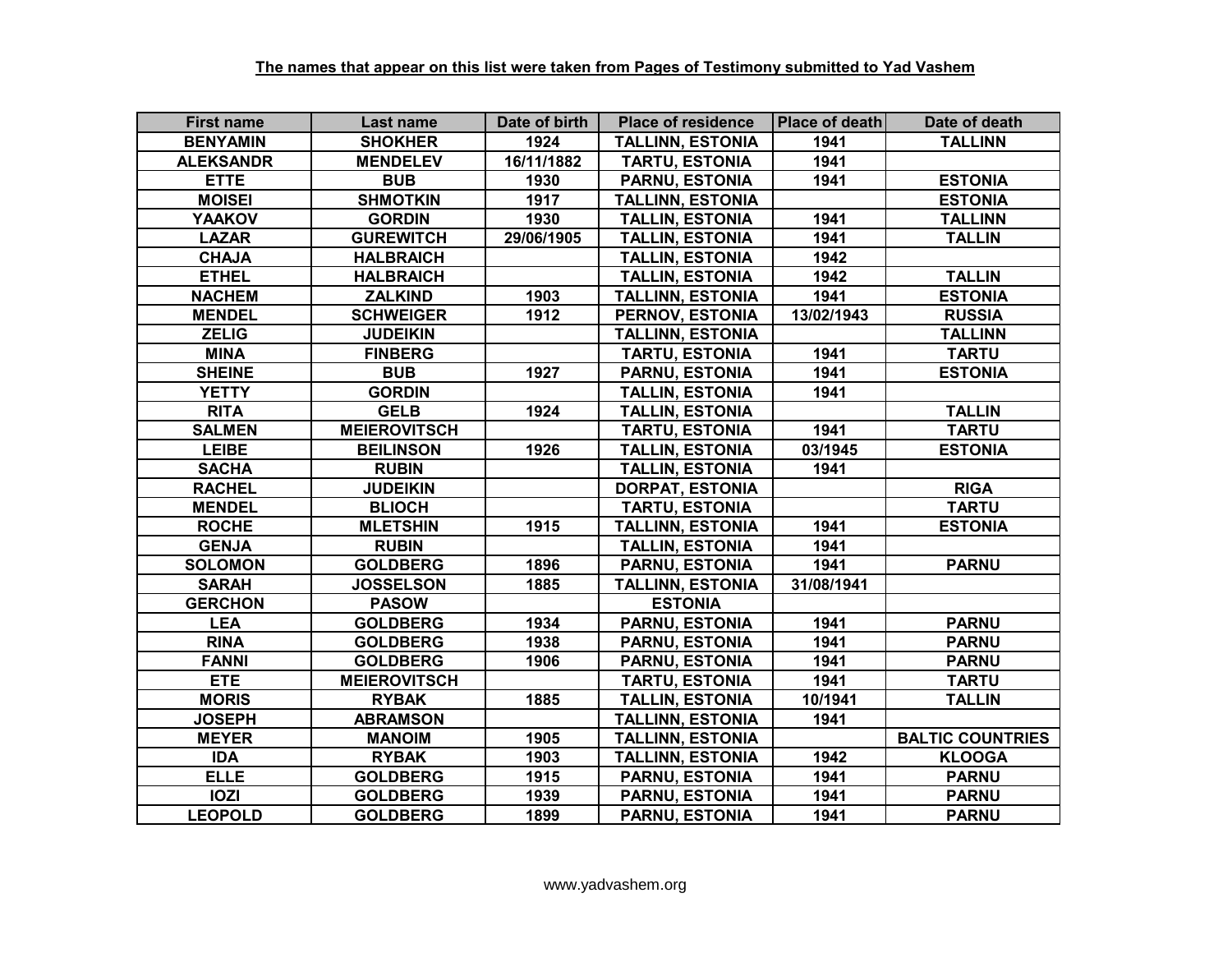| <b>First name</b> | Last name          | Date of birth | <b>Place of residence</b> | Place of death | Date of death    |
|-------------------|--------------------|---------------|---------------------------|----------------|------------------|
| <b>ELEZER</b>     | <b>KUPLINSZKI</b>  | 1905          | <b>NARVE, ESTONIA</b>     | 1943           | <b>AUSCHWITZ</b> |
| <b>HAIE</b>       | <b>SCHUR</b>       |               | <b>TARTU, ESTONIA</b>     | 08/1941        | <b>TARTU</b>     |
| <b>KHANA</b>      | <b>MORTKOVITZ</b>  | 1900          | <b>TALLIN, ESTONIA</b>    | 1941           | <b>TALLIN</b>    |
| <b>MARTHA</b>     | <b>KLJATSCHKO</b>  | 1886          | <b>TALLINN, ESTONIA</b>   |                |                  |
| <b>ZELIG</b>      | <b>HAITIN</b>      | 1906          | <b>TALLIN, ESTONIA</b>    |                |                  |
| <b>BERNHARD</b>   | <b>KIRSCHBAUM</b>  | 1894          | <b>TALLIN, ESTONIA</b>    |                | <b>TALLIN</b>    |
| <b>CHONE</b>      | <b>HEIMANN</b>     | 1923          | <b>TARTU, ESTONIA</b>     | 07/1941        | <b>ESTONIA</b>   |
| <b>SHAULA</b>     | <b>GULKOWITZ</b>   | 03/01/1936    | <b>DORPAT, ESTONIA</b>    |                | <b>DORPAT</b>    |
| <b>JCCHAK</b>     | <b>MUSNICKI</b>    | 1888          | <b>TORGEL, ESTONIA</b>    | 25/09/1941     | <b>JASIEN</b>    |
| <b>EFRAIM</b>     | <b>KHEFETZ</b>     |               | <b>ESTONIA</b>            |                |                  |
| <b>RUTH</b>       | <b>RUBIN</b>       | 1928          | <b>TALLIN, ESTONIA</b>    | 1940           | <b>TALLIN</b>    |
| <b>MOVSCHA</b>    | <b>KAPLAN</b>      | 1858          | <b>TARTU, ESTONIA</b>     | 07/1941        | <b>TARTU</b>     |
| <b>MORDHAI</b>    | <b>LIVCHITS</b>    | 1920          | <b>TALLIN, ESTONIA</b>    | 20/09/1941     | <b>TALLIN</b>    |
| <b>ANNA</b>       | <b>KOFKIN</b>      |               | TARTU, ESTONIA            | 1944           | <b>TARTU</b>     |
| <b>CHAIM</b>      | <b>DOBRUSCHKES</b> | 1899          | <b>JOGEVA, ESTONIA</b>    | 1941           | <b>JOGEVA</b>    |
| <b>LAZAR</b>      | <b>GULKOVICH</b>   | 1902          | <b>ESTONIA</b>            |                | <b>LENINGRAD</b> |
| <b>LEA</b>        | <b>VIZER</b>       | 1901          | <b>ESTONIA</b>            |                | <b>ESTONIA</b>   |
| <b>NIKOLAI</b>    | <b>KLJATSCHKO</b>  | 1885          | <b>TALLIN, ESTONIA</b>    |                | <b>TALLIN</b>    |
| <b>LEO</b>        | <b>KLJATSCHKO</b>  | 1919          | <b>TALLIN, ESTONIA</b>    |                | <b>BAPBA</b>     |
| <b>MOISEY</b>     | <b>LEVI</b>        | 1907          | <b>TALLIN, ESTONIA</b>    | 1941           | <b>TALLIN</b>    |
| <b>SELIG</b>      | <b>JUDEIKIN</b>    | 1895          | <b>TALLINN, ESTONIA</b>   | 1941           |                  |
| <b>GERSCHON</b>   | <b>PASSOR</b>      | 1892          | <b>REVAL, ESTONIA</b>     |                | <b>REVAL</b>     |
| <b>ROOSA</b>      | <b>MAISEL</b>      | 05/03/1880    | <b>TALLINN, ESTONIA</b>   | 1942           | <b>ESTONIA</b>   |
| <b>SARA</b>       | <b>SVERDLOVA</b>   | 1912          | <b>TARTU, ESTONIA</b>     |                | <b>LITHUANIA</b> |
| <b>TZVI</b>       | <b>WIENZOWSKI</b>  | 1905          | <b>TORGEL, ESTONIA</b>    | 25/09/1941     | <b>JASIEN</b>    |
| <b>GERCHON</b>    | <b>HERZENBERG</b>  | 1888          | <b>TALLIN, ESTONIA</b>    |                |                  |
| <b>ZALMAN</b>     | <b>POTASHNIK</b>   | 1904          | <b>TALLIN, ESTONIA</b>    |                | <b>TALLIN</b>    |
| <b>NISSAN</b>     | <b>JAKOBSON</b>    | 1877          | <b>ESTONIA</b>            |                |                  |
| <b>MORDECHAI</b>  | <b>FUKS</b>        | 1834          | <b>TARTU, ESTONIA</b>     | 10/07/1941     |                  |
| <b>BERTA</b>      | <b>LEVI</b>        | 1903          | <b>TALLIN, ESTONIA</b>    | 1941           | <b>ESTONIA</b>   |
| <b>ZALMEN</b>     | <b>TAIKH</b>       | 1897          | <b>TALLIN, ESTONIA</b>    |                |                  |
| <b>SHIMEN</b>     | <b>TAIKH</b>       | 1889          | <b>RAKVERE, ESTONIA</b>   |                | <b>RAKVERE</b>   |
| <b>YITZKHAK</b>   | <b>TAIKH</b>       | 1906          | <b>RAKVERE, ESTONIA</b>   |                | <b>RAKVERE</b>   |
| <b>RAJA</b>       | <b>GORDON</b>      | 06/05/1916    | <b>TALLINN, ESTONIA</b>   | 1942           | <b>ESTONIA</b>   |
| <b>BORIS</b>      | <b>JUDEIKIN</b>    | 1912          | <b>TALLIN, ESTONIA</b>    | 1941           |                  |
| <b>ROSA</b>       | <b>SEIDELSOHN</b>  | 1900          | <b>TALLIN, ESTONIA</b>    |                |                  |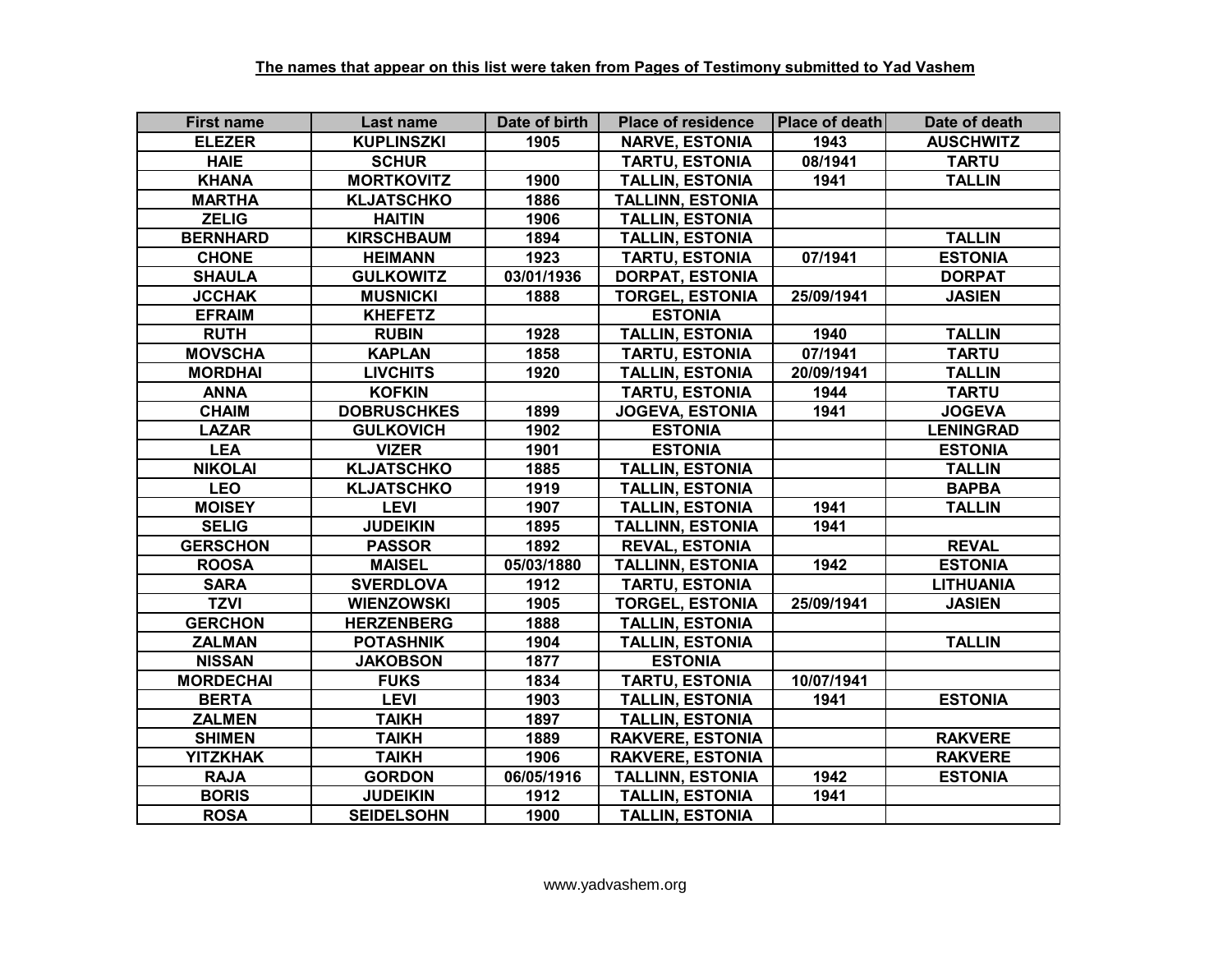| <b>First name</b> | Last name           | Date of birth | <b>Place of residence</b> | <b>Place of death</b> | Date of death  |
|-------------------|---------------------|---------------|---------------------------|-----------------------|----------------|
| <b>ROZA</b>       | <b>PASSOR</b>       | 1895          | <b>REVAL, ESTONIA</b>     | 1942                  | <b>REVAL</b>   |
| <b>HERMAN</b>     | <b>KLAS</b>         | 1876          | <b>TALLIN, ESTONIA</b>    |                       | <b>ESTONIA</b> |
| <b>BORIS</b>      | <b>LEVI</b>         | 1905          | <b>TALLIN, ESTONIA</b>    | 1941                  | <b>TALLIN</b>  |
| <b>ABRAHAM</b>    | <b>ZAKSS</b>        | 1918          | <b>ESTONIA</b>            |                       |                |
| <b>LJUBA</b>      | <b>ILJASEW</b>      |               | <b>TALLIN, ESTONIA</b>    |                       | <b>TALLIN</b>  |
| <b>REUBEN</b>     | <b>HALBRAICH</b>    |               | <b>TALLINN, ESTONIA</b>   |                       |                |
| <b>BENJAMIN</b>   | <b>DOBRUSCHKES</b>  |               | <b>JOGEVA, ESTONIA</b>    | 1941                  | <b>JOGEVA</b>  |
| <b>REISA</b>      | <b>DOBRUSCHKES</b>  | 1900          | <b>JOGEVA, ESTONIA</b>    | 06/1941               | <b>JOGEVA</b>  |
| <b>BEILE</b>      | <b>MUEHLMANN</b>    | 1900          | <b>TARTU, ESTONIA</b>     |                       |                |
| <b>RIVKA</b>      | <b>MUHLMANN</b>     |               | <b>TARTU, ESTONIA</b>     | 07/1941               | <b>TARTU</b>   |
| <b>STANISLAVA</b> | <b>KLASS</b>        | 1877          | <b>TALLINN, ESTONIA</b>   | 1941                  |                |
| <b>LEIB</b>       | <b>MAIOFIS</b>      | 21/03/1889    | <b>TALLIN, ESTONIA</b>    |                       |                |
| <b>MENDEL</b>     | <b>BLOKH</b>        | 1902          | <b>PARNU, ESTONIA</b>     |                       | <b>PARNU</b>   |
| <b>MIRIYAM</b>    | <b>LEVI</b>         | 1909          | <b>TALLIN, ESTONIA</b>    |                       | <b>TALLIN</b>  |
| <b>ISCHJA</b>     | <b>KLJAS</b>        |               | <b>TARTU, ESTONIA</b>     | 1941                  | <b>TARTU</b>   |
| <b>BENNO</b>      | <b>SHOKHER</b>      | 1923          | <b>TALLIN, ESTONIA</b>    | 1941                  | <b>ESTONIA</b> |
| <b>ILIYA</b>      | <b>FRANK</b>        | 1898          | <b>TALLIN, ESTONIA</b>    | 1941                  | <b>ESTONIA</b> |
| <b>ILJA</b>       | <b>HAITIN</b>       | 1908          | <b>TALLINN, ESTONIA</b>   |                       |                |
| <b>MINNA</b>      | <b>LEVIN</b>        | 01/01/1900    | <b>TARTU, ESTONIA</b>     |                       | <b>TARTU</b>   |
| <b>JULIA</b>      | <b>IASHUNSKI</b>    | 1872          | <b>DORPAT, ESTONIA</b>    | 1942                  | <b>DORPAT</b>  |
| <b>RUTH</b>       | <b>DOBRUSCHKES</b>  | 1920          | <b>JOGEVA, ESTONIA</b>    | 06/1941               | <b>JOGEVA</b>  |
| <b>DORA</b>       | <b>HIRSCHHORN</b>   |               | <b>TALLIN, ESTONIA</b>    |                       | <b>TALLIN</b>  |
| <b>LEIB</b>       | <b>MEIEROVITSCH</b> |               | <b>TARTU, ESTONIA</b>     | 07/1941               | <b>TARTU</b>   |
| <b>JAKOB</b>      | <b>GLAS</b>         | 1908          | <b>DORPAT, ESTONIA</b>    | 1942                  | <b>DORPAT</b>  |
| <b>YSAK</b>       | <b>MOGILKIN</b>     |               | <b>TARTU, ESTONIA</b>     | 06/1941               | <b>TARTU</b>   |
| <b>BERNHARD</b>   | <b>GOLDMANN</b>     |               | <b>TALLIN, ESTONIA</b>    |                       | <b>ESTONIA</b> |
| <b>ABRAHAM</b>    | <b>LEVIN</b>        | 23/11/1898    | <b>TARTU, ESTONIA</b>     |                       | <b>TARTU</b>   |
| <b>NATAN</b>      | <b>BELL</b>         | 1929          | <b>PERNOV, ESTONIA</b>    | 1942                  | <b>ESTONIA</b> |
| <b>DAVID</b>      | <b>LEVIN</b>        |               | <b>TARTU, ESTONIA</b>     |                       | <b>TARTU</b>   |
| <b>SHEINE</b>     | <b>LEVIN</b>        |               | <b>VORU, ESTONIA</b>      |                       | <b>TARTU</b>   |
| <b>GITA</b>       | <b>FRANK</b>        | 1927          | <b>TALLIN, ESTONIA</b>    | 1941                  | <b>TALLIN</b>  |
| <b>LAZAR</b>      | <b>GULKOWITSCH</b>  | 1899          | <b>DORPAT, ESTONIA</b>    |                       |                |
| <b>LEA</b>        | <b>BLOKH</b>        | 1906          | PERNAU, ESTONIA           |                       | <b>PERNAU</b>  |
| <b>BERTHOLD</b>   | <b>SCHEUER</b>      |               | <b>SAARE, ESTONIA</b>     |                       |                |
| <b>BER</b>        | <b>SCHREIBERG</b>   |               | <b>TARTU, ESTONIA</b>     | 07/1941               | <b>TARTU</b>   |
| <b>JOSEPH</b>     | <b>KRON</b>         | 1926          | <b>TARTU, ESTONIA</b>     | 25/07/1941            | <b>TARTU</b>   |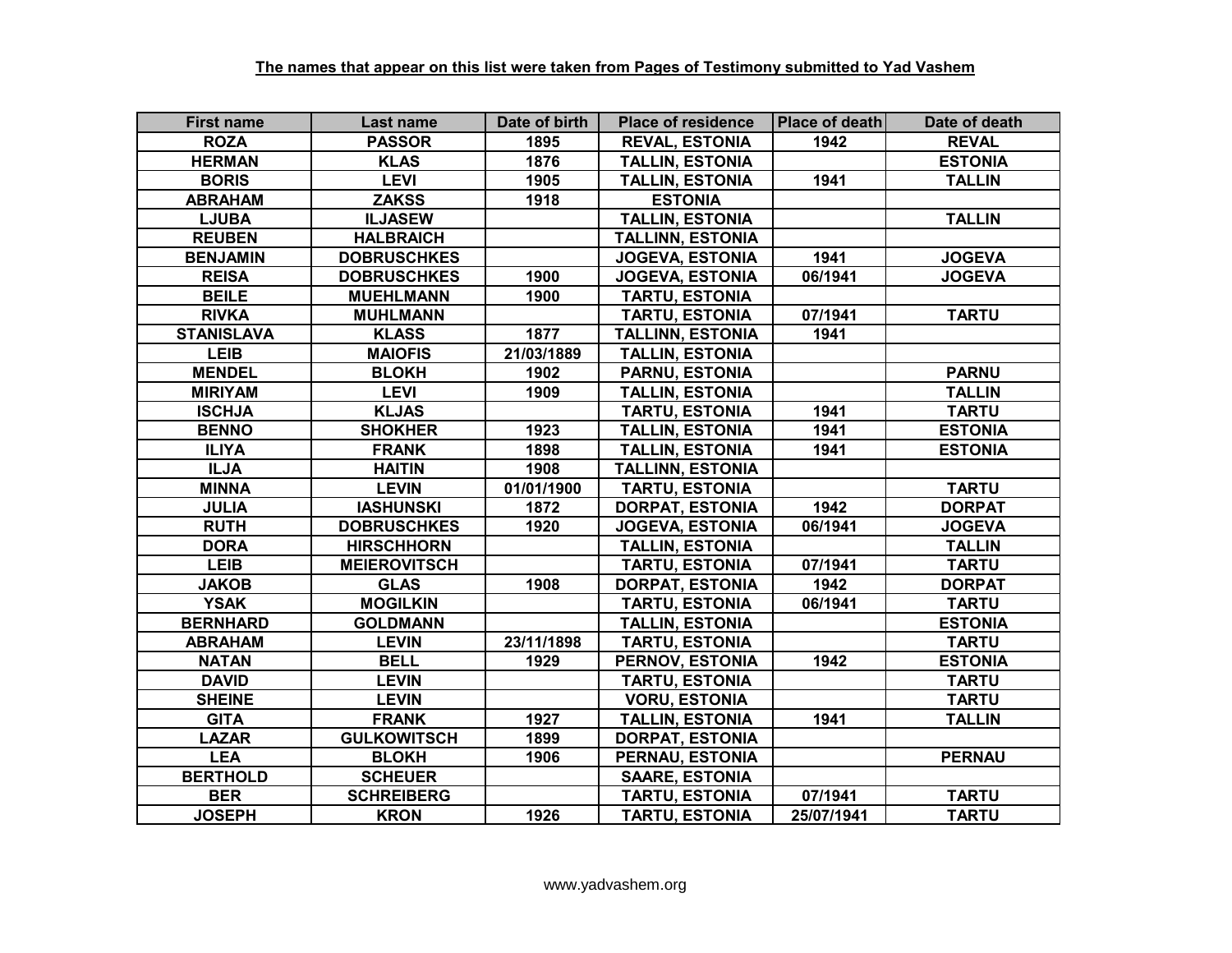| <b>First name</b> | Last name            | Date of birth | <b>Place of residence</b> | Place of death | Date of death  |
|-------------------|----------------------|---------------|---------------------------|----------------|----------------|
| <b>ELIAS</b>      | <b>LEVENBERG</b>     | 1900          | <b>TARTU, ESTONIA</b>     | 07/1941        |                |
| <b>EVA</b>        | <b>LEVIN</b>         |               | <b>TARTU, ESTONIA</b>     |                | <b>TARTU</b>   |
| <b>EUGEN</b>      | <b>MIRWITZ</b>       | 1929          | <b>TARTU, ESTONIA</b>     | 07/1941        | <b>TARTU</b>   |
| <b>MINNA</b>      | <b>SCHREIBERG</b>    |               | <b>TARTU, ESTONIA</b>     | 1941           | <b>TARTU</b>   |
| <b>HAJA</b>       | <b>SCHREIBERG</b>    |               | <b>TARTU, ESTONIA</b>     | 07/1941        | <b>TARTU</b>   |
| <b>LEA</b>        | <b>BLIOCH</b>        |               | <b>TARTU, ESTONIA</b>     |                | <b>TARTU</b>   |
| <b>RIWKA</b>      | <b>GULKOWITSCH</b>   | 02/09/1926    | <b>DORPAT, ESTONIA</b>    |                |                |
| <b>ALTER</b>      | <b>PEVSNER</b>       | 1925          | <b>TARTU, ESTONIA</b>     | 08/1941        | <b>TALLIN</b>  |
| <b>BLUMA</b>      | <b>PEVSNER</b>       |               | <b>TARTU, ESTONIA</b>     | 1941           | <b>TALLIN</b>  |
| <b>MEIR</b>       | <b>PEVSNER</b>       |               | <b>ESTONIA</b>            | 1941           | <b>TALLIN</b>  |
| <b>REISE</b>      | <b>PEVSNER</b>       | 1919          | <b>TARTU, ESTONIA</b>     | 08/1941        | <b>TALLIN</b>  |
| <b>BELLA</b>      | <b>KRON</b>          | 1930          | <b>TARTU, ESTONIA</b>     | 25/06/1941     | <b>TARTU</b>   |
| <b>ZELIG</b>      | <b>CHAJTYN</b>       | 1906          | <b>TALLIN, ESTONIA</b>    | 1940           | <b>TALLINN</b> |
| <b>SHLEIME</b>    | <b>NACHAMCIN</b>     | 1910          | PERNAU, ESTONIA           |                | <b>RIGA</b>    |
| <b>HODE</b>       | <b>MUSIN</b>         |               | <b>TARTU, ESTONIA</b>     | 1941           | <b>TARTU</b>   |
| <b>AVRAHAM</b>    | <b>MOSIN</b>         |               | <b>TARTU, ESTONIA</b>     | 07/1941        | <b>TARTU</b>   |
| <b>ESTER</b>      | <b>LEVI</b>          | 1869          | <b>TALLIN, ESTONIA</b>    | 1941           | <b>TALLIN</b>  |
| <b>ABRAM</b>      | <b>BELASTOZKI</b>    | 19/02/1899    | <b>TALLIN, ESTONIA</b>    | 1942           | <b>KLOOGA</b>  |
| <b>KALMAN</b>     | <b>SLIK</b>          |               | <b>TALLINN, ESTONIA</b>   |                | <b>KLOOGA</b>  |
| <b>YOSEPH</b>     | <b>KAPLAN</b>        | 1890          | <b>TARTU, ESTONIA</b>     | 07/1941        | <b>TARTU</b>   |
| <b>BENJAMIN</b>   | <b>KOFKIN</b>        |               | <b>TARTU, ESTONIA</b>     | 07/1941        | <b>TARTU</b>   |
| <b>HEINZ</b>      | <b>MIRWITZ</b>       | 1930          | <b>TARTU, ESTONIA</b>     | 1941           | <b>TARTU</b>   |
| <b>DORA</b>       | <b>KOZHENYUK</b>     | 1911          | <b>ESTONIA</b>            | 1941           | <b>ESTONIA</b> |
| <b>PAJA</b>       | <b>FLAKS</b>         |               | <b>ESTONIA</b>            | 10/07/1941     | <b>TARTU</b>   |
| <b>DORA</b>       | <b>KRON</b>          |               | <b>TARTU, ESTONIA</b>     | 06/1941        | <b>TARTU</b>   |
| <b>RUTH</b>       | <b>RUBIN</b>         | 05/01/1927    | <b>TALLINN, ESTONIA</b>   | 25/09/1941     | <b>TALLINN</b> |
| <b>BEILA</b>      | <b>JAKOBSON</b>      | 1881          | <b>TALLIN, ESTONIA</b>    |                |                |
| <b>EZRA</b>       | <b>GOLDBERG</b>      | 1900          | <b>ESTONIA</b>            |                |                |
| <b>RIVKA</b>      | <b>SHINDLER</b>      | 12/1920       | PARNU, ESTONIA            | 1941           | <b>PARNU</b>   |
| <b>LIBA</b>       | <b>BRASHINSKI</b>    |               | <b>TARTU, ESTONIA</b>     | 10/1941        | <b>TARTU</b>   |
| <b>SARA</b>       | <b>BRAUN</b>         | 1861          | <b>TALLIN, ESTONIA</b>    |                |                |
| <b>HANE</b>       | <b>MITZENGENDLER</b> |               | <b>TALLINN, ESTONIA</b>   | 1942           | <b>KLOOGA</b>  |
| <b>DAVID</b>      | <b>BELASTOZKI</b>    | 08/02/1869    | <b>TALLINN, ESTONIA</b>   | 1942           | <b>KLOOGA</b>  |
| <b>EVA</b>        | <b>PARTEL</b>        | 1924          | <b>ESTONIA</b>            |                | <b>ESTONIA</b> |
| <b>MENUHA</b>     | <b>STUPEL</b>        | 1903          | <b>TALLINN, ESTONIA</b>   | 1941           |                |
| <b>ABRAHAM</b>    | <b>FLAKS</b>         |               | <b>TARTU, ESTONIA</b>     | 10/12/1941     |                |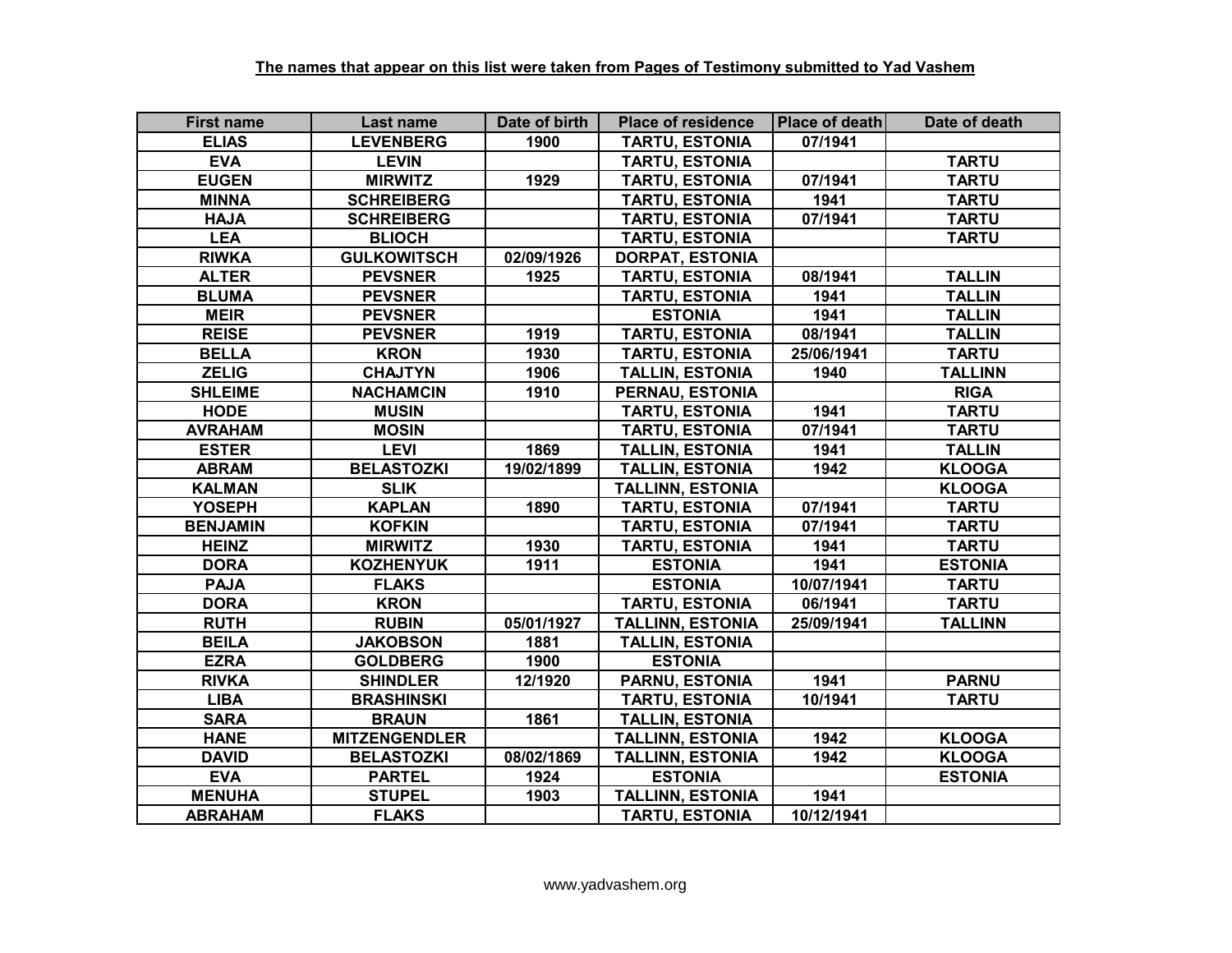| <b>First name</b> | Last name            | Date of birth | <b>Place of residence</b> | Place of death | Date of death        |
|-------------------|----------------------|---------------|---------------------------|----------------|----------------------|
| <b>SCHMUL</b>     | <b>ZLAFF</b>         |               | <b>TARTU, ESTONIA</b>     | 07/1941        | <b>TARTU</b>         |
| <b>IDA</b>        | <b>ZOPUKOV</b>       |               | <b>TARTU, ESTONIA</b>     |                | <b>TARTU</b>         |
| <b>KALMEN</b>     | <b>SCHUR</b>         |               | <b>TARTU, ESTONIA</b>     | 07/1941        | <b>TARTU</b>         |
| <b>SAMUIL</b>     | <b>TAIKH</b>         | 03/06/1932    | <b>TALLIN, ESTONIA</b>    | 10/1941        |                      |
| <b>POLIA</b>      | <b>SCHEIN</b>        | 1912          | <b>VALGA, ESTONIA</b>     |                | <b>TALLIN</b>        |
| <b>JUDIT</b>      | <b>JASHUNSKY</b>     | 1870          | <b>TARTU, ESTONIA</b>     | 10/1941        | <b>TARTU</b>         |
| <b>ZUNIA</b>      | <b>SALMANOVITSCH</b> |               | <b>TARTU, ESTONIA</b>     | 07/1941        | <b>TARTU</b>         |
| <b>ABRAM</b>      | <b>SIMSILEVITS</b>   | 11/1906       | <b>TALLIN, ESTONIA</b>    | 1942           | <b>ESTONIA</b>       |
| <b>MAKSIM</b>     | <b>KOGAN</b>         | 1895          | <b>TALLIN, ESTONIA</b>    | 1941           |                      |
| <b>IOSIF</b>      | <b>STRAZH</b>        | 19/04/1922    | <b>NARVA, ESTONIA</b>     | 1941           | <b>VELIKIYE LUKI</b> |
| <b>DAN</b>        | <b>ZOPUKOV</b>       | 1927          | <b>TARTU, ESTONIA</b>     | 1941           | <b>TARTU</b>         |
| <b>DAVID</b>      | <b>VSEVIOV</b>       | 05/11/1887    | <b>TALLINN, ESTONIA</b>   | 1942           |                      |
| <b>YAAKOV</b>     | <b>VSEVIOV</b>       | 20/04/1923    | <b>TALLIN, ESTONIA</b>    | 1941           |                      |
| <b>RIVKA</b>      | <b>GLAS</b>          | 1877          | <b>DORPAT, ESTONIA</b>    | 1942           | <b>DORPAT</b>        |
| <b>ZELDA</b>      | <b>STUPEL</b>        | 1883          | <b>TALLINN, ESTONIA</b>   | 1941           | <b>ESTONIA</b>       |
| <b>ISRAEL</b>     | <b>SCHLOM</b>        |               | <b>TARTU, ESTONIA</b>     | 07/1941        | <b>TARTU</b>         |
| <b>STANISLAVA</b> | <b>KLAS</b>          | 1879          | <b>TALLINN, ESTONIA</b>   |                | <b>ESTONIA</b>       |
| <b>DAWID</b>      | <b>GRODZENSKI</b>    | 1910          | <b>ESTONIA</b>            |                |                      |
| <b>MENDEL</b>     | <b>GRINSTAN</b>      | 03/08/1916    | <b>TALLIN, ESTONIA</b>    | 06/10/1941     | <b>KLOOGA</b>        |
| <b>MIRIAM</b>     | <b>BLOKH</b>         | 14/01/1935    | <b>PARNU, ESTONIA</b>     | 00/08/1941     | <b>PARNU</b>         |
| <b>ISAK</b>       | <b>BLOKH</b>         | 1888          | <b>PARNU, ESTONIA</b>     | 00/08/1941     | <b>PARNU</b>         |
| <b>ZELDE</b>      | <b>BLOKH</b>         | 01/12/1888    | <b>PARNU, ESTONIA</b>     | 00/08/1941     | <b>PARNU</b>         |
| <b>DORA</b>       | <b>KOGAN</b>         | 1893          | <b>TALLIN, ESTONIA</b>    | 1941           |                      |
| <b>HENOCH</b>     | <b>FLAKS</b>         |               | <b>TARTU, ESTONIA</b>     | 1941           |                      |
| <b>ZUSMAN</b>     | <b>TRAPIDO</b>       | 1879          | <b>TARTU, ESTONIA</b>     | 1941           | <b>TARTU</b>         |
| <b>BELLA</b>      | <b>JAKOBSON</b>      | 1880          | <b>TALLINN, ESTONIA</b>   |                |                      |
| <b>ABRAM</b>      | <b>SHAPIRO</b>       |               | <b>ESTONIA</b>            | 1941           | <b>TARTU</b>         |
| <b>MERE</b>       | <b>KUPLINSKI</b>     | 1911          | <b>NARVE, ESTONIA</b>     | 1943           | <b>AUSCHWITZ</b>     |
| <b>SHIVRA</b>     | <b>REZNIK</b>        |               | <b>TALLINN, ESTONIA</b>   | 1941           | <b>BALTIC SEA</b>    |
| <b>HANNA</b>      | <b>SIMSILEVITS</b>   | 06/01/1906    | <b>TALLINN, ESTONIA</b>   | 1942           | <b>ESTONIA</b>       |
| <b>YAAKOV</b>     | <b>KANUCKI</b>       | 1912          | <b>NARVE, ESTONIA</b>     |                |                      |
| <b>HUNIE</b>      | <b>PORTNOV</b>       | 1919          | <b>ESTONIA</b>            |                |                      |
| <b>SONIA</b>      | <b>GUTKIN</b>        | 1866          | <b>TALLINN, ESTONIA</b>   |                |                      |
| <b>MOISHE</b>     | <b>LIIB</b>          | 1922          | <b>TALLIN, ESTONIA</b>    | 1941           | <b>TALLIN</b>        |
| <b>ABRAM</b>      | <b>LIIB</b>          | 1908          | <b>VALGA, ESTONIA</b>     | 1941           | <b>VALGA</b>         |
| <b>BARUKH</b>     | <b>LEIB</b>          | 1910          | <b>VERO, ESTONIA</b>      | 1945           | <b>KURZEME</b>       |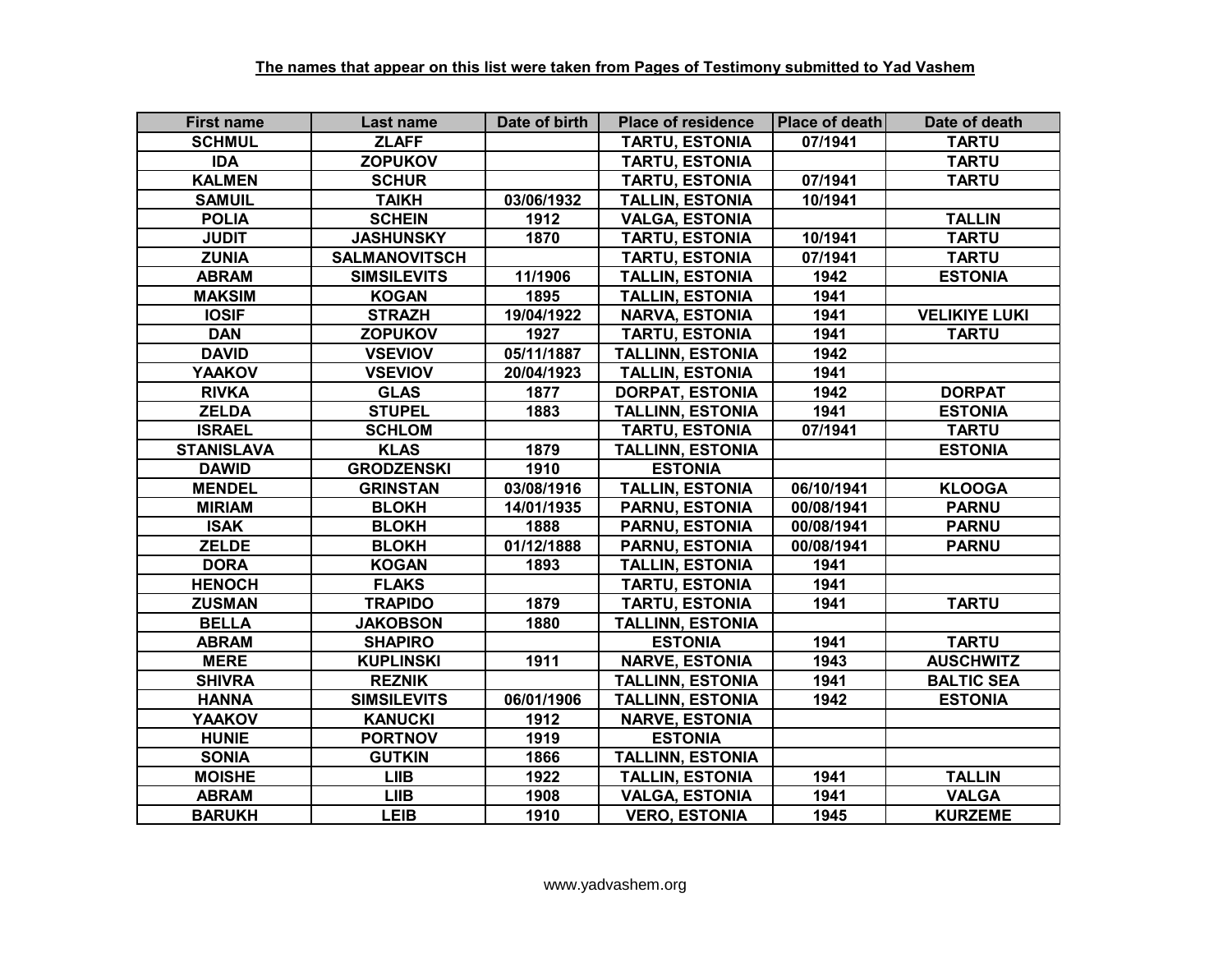| <b>First name</b> | Last name          | Date of birth | <b>Place of residence</b> | Place of death | Date of death        |
|-------------------|--------------------|---------------|---------------------------|----------------|----------------------|
| <b>ABRAM</b>      | <b>BAKHAREV</b>    | 1907          | <b>TALLINN, ESTONIA</b>   | 1941           | <b>ESTONIA</b>       |
| <b>DAVID</b>      | <b>KUKLYA</b>      | 1917          | <b>TALLIN, ESTONIA</b>    |                |                      |
| <b>MALKA</b>      | <b>KUKLYA</b>      | 1915          | <b>TALLIN, ESTONIA</b>    |                |                      |
| <b>DAVID</b>      | <b>YUSHPRAKH</b>   | 1915          | <b>TALLIN, ESTONIA</b>    | 1944           |                      |
| <b>HAYA</b>       | <b>VIZEL</b>       |               | <b>VILJANDI, ESTONIA</b>  |                |                      |
| <b>ISRAEL</b>     | <b>SPUNGIN</b>     | 1907          | <b>TARTU, ESTONIA</b>     | 1945           | <b>TARTU</b>         |
| <b>ZALMAN</b>     | <b>KABALKIN</b>    |               | <b>REVEL, ESTONIA</b>     |                | <b>RIGA</b>          |
| <b>REBEKKA</b>    | <b>KLJAS</b>       |               | <b>ESTONIA</b>            | 1941           | <b>ESTONIA</b>       |
| <b>RIVA</b>       | <b>JUDEIKIN</b>    | 1913          | <b>TALLINN, ESTONIA</b>   |                |                      |
| <b>RACHEL</b>     | <b>ZIPIKOF</b>     |               | <b>TALLINN, ESTONIA</b>   | 1941           | <b>TALLINN</b>       |
| <b>SARA</b>       | <b>SPUNGIN</b>     | 1878          | <b>TARTU, ESTONIA</b>     | 1942           | <b>RUSSIA</b>        |
| <b>MIRIAM</b>     | <b>LIIB</b>        | 1903          | <b>VALGA, ESTONIA</b>     | 1941           | <b>VALGA</b>         |
| <b>ESTER</b>      | <b>LIIB</b>        | 1935          | <b>VALGA, ESTONIA</b>     | 1941           | <b>VALGA</b>         |
| <b>YAKOV</b>      | <b>LIIB</b>        | 1938          | <b>VALGA, ESTONIA</b>     | 1941           | <b>VALGA</b>         |
| <b>HERMANN</b>    | <b>BRASINSKI</b>   | 1889          | <b>DORPAT, ESTONIA</b>    |                |                      |
| <b>JAKOB</b>      | <b>MARTONOVICZ</b> |               | <b>VILJANDI, ESTONIA</b>  | 1942           |                      |
| <b>MORDEKHAI</b>  | <b>MAIOFIS</b>     | 1914          | <b>TALLIN, ESTONIA</b>    |                |                      |
| <b>YITZKHAK</b>   | <b>STARK</b>       | 1885          | <b>TALLINN, ESTONIA</b>   | 1942           | <b>KLOOGA</b>        |
| <b>KOPL</b>       | <b>KOZLOWSKI</b>   | 1916          | <b>TALLINN, ESTONIA</b>   |                | <b>KLOOGA</b>        |
| <b>LJUBA</b>      | <b>ILJASCHEW</b>   | 1877          | <b>TALLINN, ESTONIA</b>   | 1942           | <b>ESTONIA</b>       |
| <b>LJUBA</b>      | <b>BRASCHINSKY</b> | 07/11/1895    | <b>TARTU, ESTONIA</b>     | 1941           | <b>ESTONIA</b>       |
| <b>RAKHEL</b>     | <b>AMITAN</b>      |               | <b>TARTU, ESTONIA</b>     | 1941           |                      |
| <b>MARA</b>       | <b>HERZENBERG</b>  | 1924          | <b>TALLIN, ESTONIA</b>    |                | <b>TALLINN</b>       |
| <b>ZELIG</b>      | <b>CHAJTYN</b>     | 1900          | <b>NARVE, ESTONIA</b>     | 1940           | <b>TALLIN</b>        |
| <b>JOSEF</b>      | <b>RYBAK</b>       | 1935          | <b>TALLINN, ESTONIA</b>   | 1942           | <b>KLOOGA</b>        |
| <b>ABRAM</b>      | <b>BLEKHMAN</b>    | 1920          | <b>RAKVERE, ESTONIA</b>   | 1944           | <b>ESTONIA</b>       |
| <b>MOOZES</b>     | <b>BLEKHMAN</b>    | 1910          | <b>RAKVERE, ESTONIA</b>   | 1942           | <b>VELIKIYE LUKI</b> |
| <b>HAVA</b>       | <b>BEM</b>         | 1906          | <b>TALLINN, ESTONIA</b>   | 1941           | <b>TALLINN</b>       |
| <b>IKOTIEL</b>    | <b>JOSELSON</b>    | 1882          | <b>TALLINN, ESTONIA</b>   | 1941           | <b>TALLINN</b>       |
| <b>MOSHE</b>      | <b>JASHUNSKY</b>   |               | <b>TARTU, ESTONIA</b>     |                | <b>TARTU</b>         |
| <b>MORDEKHAI</b>  | <b>MAIOFIS</b>     | 07/10/1914    | <b>TALLINN, ESTONIA</b>   |                |                      |
| <b>BERNHARD</b>   | <b>GLAS</b>        | 1875          | <b>DORPAT, ESTONIA</b>    | 1942           | <b>DORPAT</b>        |
| <b>HENRIETTA</b>  | <b>ESSIGMAN</b>    | 1909          | <b>TALLINN, ESTONIA</b>   |                |                      |
| <b>RACHEL</b>     | <b>CHAJTYN</b>     | 1908          | <b>TALLIN, ESTONIA</b>    | 1940           |                      |
| <b>DAVID</b>      | <b>BEEM</b>        | 1933          | <b>TALLINN, ESTONIA</b>   | 1941           | <b>TALLINN</b>       |
| <b>ASNA</b>       | <b>BEEM</b>        | 03/08/1930    | <b>TALLINN, ESTONIA</b>   | 1941           | <b>TALLINN</b>       |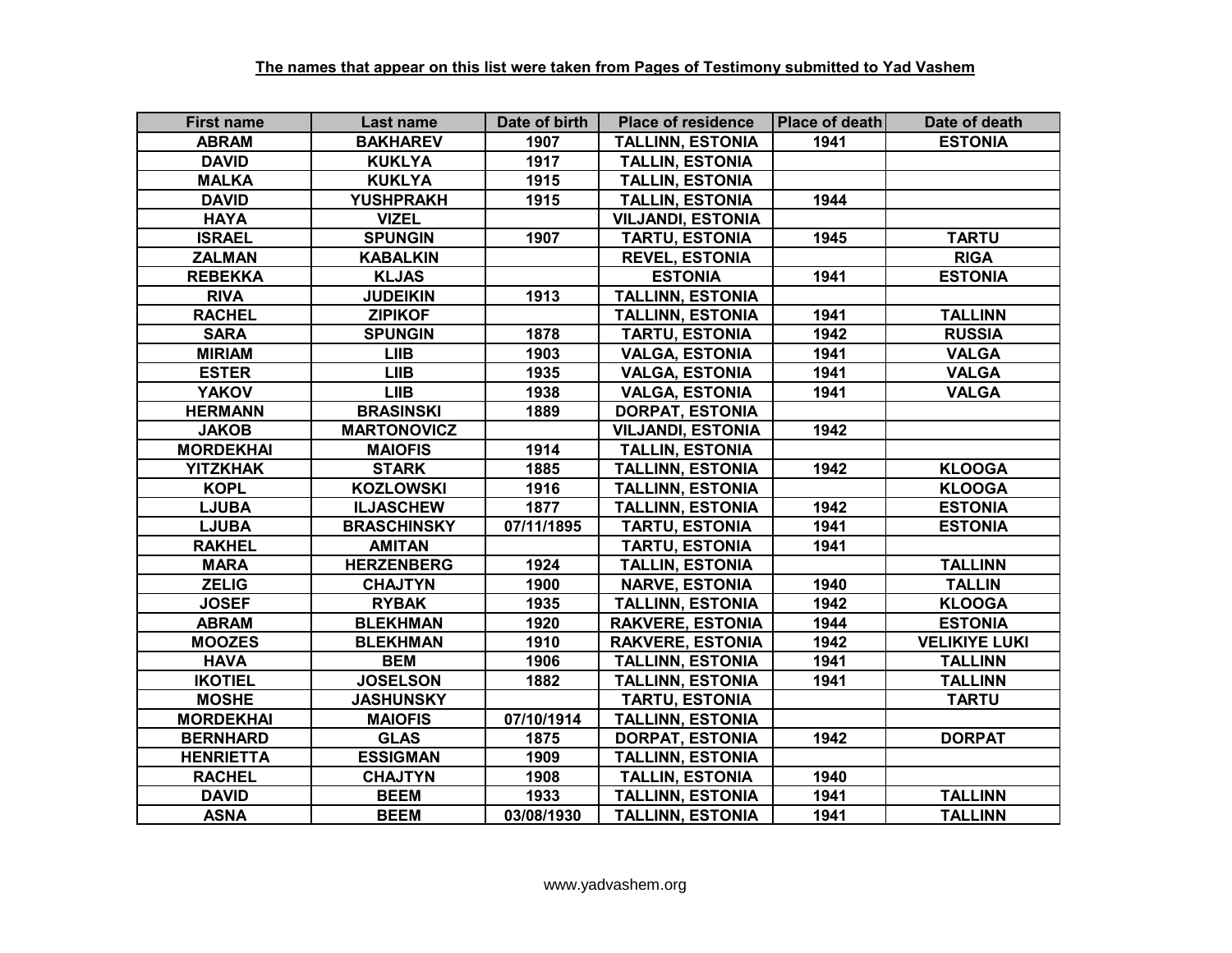| <b>First name</b> | Last name          | Date of birth | <b>Place of residence</b> | Place of death | Date of death        |
|-------------------|--------------------|---------------|---------------------------|----------------|----------------------|
| <b>MICHAEL</b>    | <b>KLJAS</b>       |               | <b>TARTU, ESTONIA</b>     | 07/1941        | <b>TARTU</b>         |
| <b>ASIA</b>       | <b>TSIRILSON</b>   | 1926          | <b>VILJANDI, ESTONIA</b>  | 1944           |                      |
| <b>JAKOB</b>      | <b>KLJAS</b>       | 1913          | <b>ESTONIA</b>            | 1941           | <b>TARTU</b>         |
| <b>EDUARD</b>     | <b>KLAS</b>        | 1908          | <b>TALLINN, ESTONIA</b>   | 1941           |                      |
| <b>JAKOB</b>      | <b>SWERDLOW</b>    | 1920          | <b>ESTONIA</b>            | 1942           |                      |
| <b>PESSE</b>      | <b>MENDELEV</b>    | 16/03/1922    | <b>TARTU, ESTONIA</b>     | 1941           | <b>TARTU</b>         |
| <b>VALENTIN</b>   | <b>KLOMPUS</b>     | 11/05/1917    | <b>TALLIN, ESTONIA</b>    | 1941           | <b>TALLIN</b>        |
| <b>ISAAK</b>      | <b>SCHATZ</b>      | 20/06/1906    | <b>TALLINN, ESTONIA</b>   | 1942           |                      |
| <b>MOISEI</b>     | <b>BURAS</b>       | 15/04/1905    | KURESSAARE,               | 15/12/1941     | <b>KURESSAARE</b>    |
|                   |                    |               | <b>ESTONIA</b>            |                |                      |
| <b>MOISEI</b>     | <b>BURAS</b>       | 15/04/1905    | KURESSAARE,               | 15/12/1941     | <b>KURESSAARE</b>    |
|                   |                    |               | <b>ESTONIA</b>            |                |                      |
| <b>DAVID</b>      | <b>GINZBURG</b>    | 1890          | <b>TALLINN, ESTONIA</b>   |                | <b>TALLINN</b>       |
| <b>MENDEL</b>     | <b>GRINSHTAN</b>   | 03/08/1916    | <b>TALLINN, ESTONIA</b>   | 1941           | <b>ESTONIA</b>       |
| <b>JANKEL</b>     | <b>BEEM</b>        | 1902          | <b>TALLINN, ESTONIA</b>   | 1941           | <b>TALLINN</b>       |
| <b>HARRI</b>      | <b>RYBAK</b>       | 1932          | <b>TALLINN, ESTONIA</b>   | 1942           | <b>KLOOGA</b>        |
| <b>AVRUM</b>      | <b>BEEM</b>        | 1930          | <b>TALLINN, ESTONIA</b>   | 1941           | <b>TALLINN</b>       |
| <b>ISAI</b>       | <b>AMITAN</b>      | 19/12/1882    | <b>TALLINN, ESTONIA</b>   |                | <b>TALLINN</b>       |
| <b>LEIB</b>       | <b>UGORETZ</b>     | 1911          | <b>TALLINN, ESTONIA</b>   | 1941           | <b>TALLINN</b>       |
| <b>MIKHAIL</b>    | <b>BURAS</b>       | 29/07/1900    | <b>ESTONIA</b>            | 1941           | <b>TALLINN</b>       |
| <b>LEIB</b>       | <b>AMITAN</b>      |               | <b>TARTU, ESTONIA</b>     | 1941           | <b>TARTU</b>         |
| <b>MICHAEL</b>    | <b>USVANSKI</b>    | 1924          | <b>TARTU, ESTONIA</b>     | 1941           | <b>TARTU</b>         |
| <b>ESFIR</b>      | <b>SORKIN</b>      |               | <b>TALLINN, ESTONIA</b>   |                |                      |
| <b>HARY</b>       | <b>ITZKOVICH</b>   | 08/03/1919    | <b>TALLINN, ESTONIA</b>   | 1941           |                      |
| <b>YULIUS</b>     | <b>HIRSHKOVICH</b> |               | <b>TALLINN, ESTONIA</b>   | 1944           | <b>TALLINN</b>       |
| <b>DORA</b>       | <b>GRISMAN</b>     | 1898          | <b>TARTU, ESTONIA</b>     | 1941           | <b>TARTU</b>         |
| <b>ZALMAN</b>     | <b>IUDEIKIN</b>    |               | <b>TALLINN, ESTONIA</b>   | 1943           | <b>KLOOGA</b>        |
| <b>ABRAM</b>      | <b>VSEVIOV</b>     |               | <b>TALLINN, ESTONIA</b>   |                |                      |
| <b>FANNI</b>      | <b>USVANSKI</b>    | 1900          | <b>TARTU, ESTONIA</b>     |                | <b>TARTU</b>         |
| <b>KHARI</b>      | <b>GOLDMAN</b>     | 1925          | <b>TALLINN, ESTONIA</b>   |                |                      |
| <b>IOSIF</b>      | <b>GOLDMAN</b>     | 1920          | <b>TALLINN, ESTONIA</b>   | 1941           | <b>ESTONIA</b>       |
| <b>KHAIM</b>      | <b>DITMAN</b>      | 1924          | <b>TALLINN, ESTONIA</b>   |                | <b>TALLINN</b>       |
| <b>FRIDA</b>      | <b>DITMAN</b>      | 1890          | <b>TALLINN, ESTONIA</b>   |                | <b>TALLINN</b>       |
| <b>KHIRSH</b>     | <b>DITMAN</b>      | 1885          | <b>TALLINN, ESTONIA</b>   |                | <b>TALLINN</b>       |
| <b>ALEKSANDR</b>  | <b>GELB</b>        | 1921          | <b>TARTU, ESTONIA</b>     | 1943           | <b>VELIKIYE LUKI</b> |
| <b>REBEKKA</b>    | <b>MLETSHIN</b>    | 1922          | <b>TALLINN, ESTONIA</b>   | 1941           | <b>ESTONIA</b>       |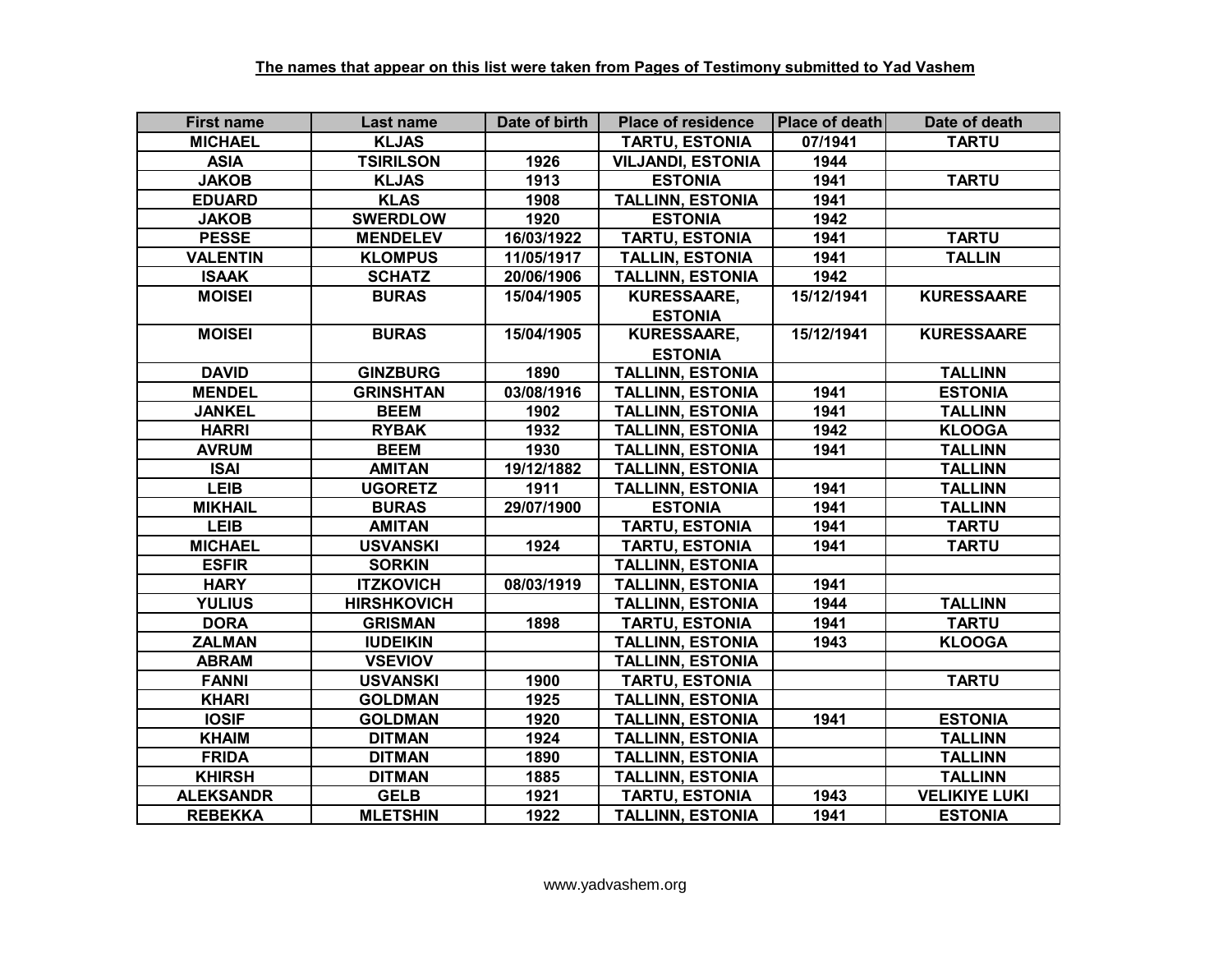| <b>First name</b> | Last name         | Date of birth | <b>Place of residence</b> | Place of death | Date of death       |
|-------------------|-------------------|---------------|---------------------------|----------------|---------------------|
| <b>SOLOMON</b>    | <b>MLETSHIN</b>   | 1919          | <b>TALLINN, ESTONIA</b>   | 1941           | <b>ESTONIA</b>      |
| <b>ANA</b>        | <b>KOFKIN</b>     | 1890          | <b>TARTU, ESTONIA</b>     |                | <b>TARTU</b>        |
| <b>KHARI</b>      | <b>ITZKOVICH</b>  | 1920          | <b>TALLINN, ESTONIA</b>   | 1941           | <b>TALLINN</b>      |
| <b>LEIB</b>       | <b>GOLDMAN</b>    | 1922          | <b>TALLINN, ESTONIA</b>   |                | <b>VELIKIE LUKI</b> |
| <b>LEIB</b>       | <b>BROZIN</b>     | 1925          | <b>TARTU, ESTONIA</b>     | 1945           | <b>LATVIA</b>       |
| <b>FILIP</b>      | <b>KOROBOV</b>    | 1908          | <b>NARVE, ESTONIA</b>     | 1944           |                     |
| <b>MILLE</b>      | <b>BUB</b>        | 1895          | <b>TALLINN, ESTONIA</b>   | 1941           | <b>ESTONIA</b>      |
| <b>NESE</b>       | <b>KATZEV</b>     | 1909          | <b>PARNU, ESTONIA</b>     | 1941           | <b>ESTONIA</b>      |
| <b>ZINA</b>       | <b>BRASHINSKY</b> | 1909          | <b>TALLINN, ESTONIA</b>   | 1941           | <b>ESTONIA</b>      |
| <b>OSKAR</b>      | <b>BIRNIK</b>     | 1889          | PERNOV, ESTONIA           | 1941           | <b>PERNOV</b>       |
| <b>SARA</b>       | <b>MLETSHIN</b>   | 1918          | <b>TALLINN, ESTONIA</b>   | 1941           | <b>ESTONIA</b>      |
| <b>ESTER</b>      | <b>MLETSHIN</b>   | 1925          | <b>TALLINN, ESTONIA</b>   | 1941           | <b>ESTONIA</b>      |
| <b>LEIB</b>       | <b>BUB</b>        | 1894          | <b>PARNU, ESTONIA</b>     | 1941           | <b>ESTONIA</b>      |
| <b>AMNON</b>      | <b>BRASHINSKY</b> | 1937          | <b>TALLINN, ESTONIA</b>   | 1941           | <b>ESTONIA</b>      |
| <b>SALOMON</b>    | <b>KROPMANN</b>   | 1896          | <b>TARTU, ESTONIA</b>     | 1941           |                     |
| <b>RUTH</b>       | <b>KAMERASS</b>   | 1926          | <b>TALLINN, ESTONIA</b>   | 1941           |                     |
| <b>YEHOSHUA</b>   | <b>PLISKIN</b>    | 1918          | <b>VILJANDI, ESTONIA</b>  | 1941           | <b>ESTONIA</b>      |
| <b>TAMARA</b>     | <b>KROPMAN</b>    | 1930          | <b>TALLINN, ESTONIA</b>   | 1941           |                     |
| <b>MALA</b>       | <b>GOLDBERG</b>   | 1895          | <b>PARNU, ESTONIA</b>     | 1943           | <b>ESTONIA</b>      |
| <b>LEV</b>        | <b>MILSHTEIN</b>  | 1918          | <b>NARVE, ESTONIA</b>     |                |                     |
| <b>SIMON</b>      | <b>MLETSHIN</b>   | 1895          | <b>TALLINN, ESTONIA</b>   | 1941           | <b>ESTONIA</b>      |
| <b>MIRON</b>      | <b>BIRMAN</b>     |               | <b>ESTONIA</b>            | 05/02/1943     | <b>TALLINN</b>      |
| <b>BORIS</b>      | <b>IUDEIKIN</b>   | 1918          | <b>TALLINN, ESTONIA</b>   | 1943           | <b>ESTONIA</b>      |
| <b>ROMAN</b>      | <b>MENDELEV</b>   | 03/06/1916    | <b>TARTU, ESTONIA</b>     | 1941           |                     |
| <b>ABRAHAM</b>    | <b>UZVANSKI</b>   | 1899          | <b>TARTU, ESTONIA</b>     | 1944           | <b>ESTONIA</b>      |
| <b>MIKHAIL</b>    | <b>STARK</b>      | 1912          | <b>TALLINN, ESTONIA</b>   | 1942           | <b>KLOOGA</b>       |
| <b>MOSHE</b>      | <b>HAITOV</b>     | 1863          | <b>PARNU, ESTONIA</b>     | 1941           | <b>PARNU</b>        |
| <b>HENE</b>       | <b>MLETSHIN</b>   | 1920          | <b>TALLINN, ESTONIA</b>   | 1941           | <b>ESTONIA</b>      |
| <b>BERTA</b>      | <b>MLETSHIN</b>   | 1921          | <b>TALLINN, ESTONIA</b>   | 1941           | <b>ESTONIA</b>      |
| <b>ZALMAN</b>     | <b>PERMAND</b>    |               | <b>PARNU, ESTONIA</b>     | 1941           |                     |
| <b>JENNI</b>      | <b>ROSENBLAT</b>  | 1890          | <b>VILJANDI, ESTONIA</b>  | 1941           |                     |
| <b>DAVID</b>      | <b>LEVIN</b>      | 1919          | <b>PARNU, ESTONIA</b>     | 1941           |                     |
| <b>RITA</b>       | <b>GELB</b>       | 1922          | <b>TALLINN, ESTONIA</b>   |                | <b>KLOOGA</b>       |
| <b>BERTA</b>      | <b>ISATSHIK</b>   |               | <b>TALLINN, ESTONIA</b>   | 1941           |                     |
| <b>FEIGA</b>      | <b>BUB</b>        | 1929          | <b>PARNU, ESTONIA</b>     | 1941           | <b>ESTONIA</b>      |
| <b>ANNA</b>       | <b>IOSSELOV</b>   | 1911          | <b>TALLINN, ESTONIA</b>   | 1941           | <b>ESTONIA</b>      |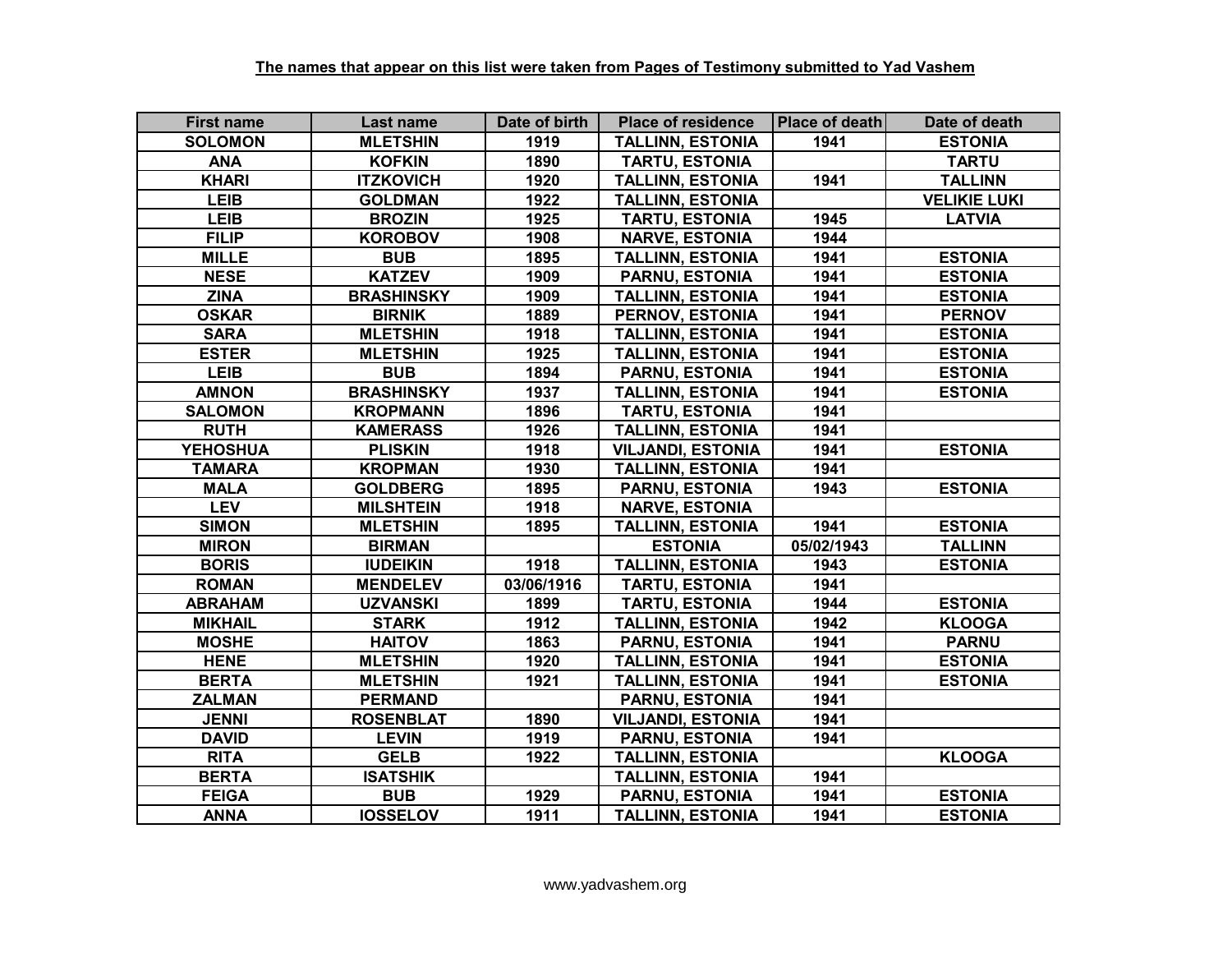| <b>First name</b> | Last name           | Date of birth | <b>Place of residence</b> | Place of death | Date of death        |
|-------------------|---------------------|---------------|---------------------------|----------------|----------------------|
| <b>ESTER</b>      | <b>LEVIN</b>        | 1933          | <b>TALLINN, ESTONIA</b>   |                | <b>TALLINN</b>       |
| <b>LEA</b>        | <b>HAITOV</b>       | 03/05/1900    | <b>PARNU, ESTONIA</b>     | 1941           | <b>PARNU</b>         |
| <b>CHANA</b>      | <b>HELTZER</b>      | 1869          | <b>ESTONIA</b>            | 1941           |                      |
| <b>SARAH</b>      | <b>BUB</b>          | 1932          | PARNU, ESTONIA            | 1941           | <b>ESTONIA</b>       |
| <b>MICHAL</b>     | <b>ZALKIND</b>      | 1923          | <b>PARNU, ESTONIA</b>     | 1941           | <b>ESTONIA</b>       |
| <b>DAVID</b>      | <b>IOSILEV</b>      |               | <b>TALLINN, ESTONIA</b>   | 1941           |                      |
| <b>JAKOB</b>      | <b>BRASHINSKY</b>   | 1902          | <b>TALLINN, ESTONIA</b>   | 1941           | <b>ESTONIA</b>       |
| <b>HADASSA</b>    | <b>KROPMAN</b>      | 1933          | <b>TALLINN, ESTONIA</b>   | 1941           |                      |
| <b>SCHABTAI</b>   | <b>PERMAND</b>      | 1897          | <b>VILJANDI, ESTONIA</b>  | 1941           |                      |
| <b>SALIKA</b>     | <b>BESPROSVANJE</b> | 1938          | <b>TALLINN, ESTONIA</b>   | 1941           |                      |
| <b>DVORA</b>      | <b>BEEM</b>         | 1904          | <b>TALLINN, ESTONIA</b>   | 1941           | <b>TALLINN</b>       |
| <b>RIVKA</b>      | <b>JUDEIKIN</b>     |               | <b>TALLINN, ESTONIA</b>   |                | <b>TALLINN</b>       |
| <b>LINA</b>       | <b>ABEL</b>         | 1882          | <b>VILJANDI, ESTONIA</b>  | 1941           |                      |
| <b>ANYA</b>       | <b>JUDEIKIN</b>     |               | <b>TALLINN, ESTONIA</b>   |                | <b>TALLINN</b>       |
| <b>LEOPOLD</b>    | <b>JUDEIKIN</b>     |               | <b>DORPAT, ESTONIA</b>    |                | <b>RIGA</b>          |
| <b>MOISEI</b>     | <b>FISH</b>         | 1924          | <b>NARVE, ESTONIA</b>     | 1941           | <b>ESTONIA</b>       |
| <b>ROZA</b>       | <b>FISH</b>         | 1910          | <b>TARTU, ESTONIA</b>     | 1941           | <b>KLOOGA</b>        |
| <b>ELSA</b>       | <b>LEVIN</b>        | 1888          | <b>PARNU, ESTONIA</b>     | 1941           |                      |
| <b>MAX</b>        | <b>ABEL</b>         | 1876          | <b>VILJANDI, ESTONIA</b>  | 1941           |                      |
| <b>SHMUEL</b>     | <b>BESPROSVANJE</b> | 1935          | <b>TALLINN, ESTONIA</b>   | 1941           |                      |
| <b>ANNA</b>       | <b>JUDEIKIN</b>     | 1908          | <b>TALLINN, ESTONIA</b>   | 1941           |                      |
| <b>TZILA</b>      | <b>SCHWALBE</b>     | 1912          | <b>TARTU, ESTONIA</b>     | 1941           | <b>LATVIA</b>        |
| <b>ISAK</b>       | <b>SCHATS</b>       | 1906          | <b>TALLINN, ESTONIA</b>   | 1944           | <b>RUSSIA</b>        |
| <b>HILDE</b>      | <b>LOB</b>          |               | <b>ODENWALD, ESTONIA</b>  | 1942           |                      |
| <b>MEIR</b>       | <b>GOLDBERG</b>     | 1892          | <b>PARNU, ESTONIA</b>     | 1943           | <b>ESTONIA</b>       |
| <b>ABRAM</b>      | <b>ILYASHEV</b>     | 1876          | <b>TALLINN, ESTONIA</b>   | 1943           | <b>KLOOGA</b>        |
| <b>SHEVA</b>      | <b>GORDIN</b>       | 1893          | <b>PARNU, ESTONIA</b>     | 1944           | <b>NOVOSIBIRSK</b>   |
| <b>ZALMEN</b>     | <b>PATASHNIK</b>    |               | <b>TALLINN, ESTONIA</b>   |                | <b>TALLINN</b>       |
| <b>LEIB</b>       | <b>LEVIN</b>        | 1905          | <b>TALLINN, ESTONIA</b>   |                | <b>TALLINN</b>       |
| <b>HERMAN</b>     | <b>ROSINKO</b>      |               | <b>TALLINN, ESTONIA</b>   |                |                      |
| <b>DAWID</b>      | <b>GRUENSOHN</b>    | 19/12/1923    | <b>TARTU, ESTONIA</b>     | 1943           | <b>VELIKE LOUCKY</b> |
| <b>CHAJA</b>      | <b>MLETSHIN</b>     | 1900          | <b>TALLINN, ESTONIA</b>   | 1941           | <b>ESTONIA</b>       |
| <b>KOPEL</b>      | <b>KIT</b>          | 1907          | <b>TALLINN, ESTONIA</b>   | 06/10/1941     | <b>TALLINN</b>       |
| <b>SELDA</b>      | <b>MAISEL</b>       | 1911          | <b>TALLINN, ESTONIA</b>   | 1942           | <b>ESTONIA</b>       |
| <b>EDJA</b>       | <b>KLAS</b>         | 06/1906       | <b>TALLIN, ESTONIA</b>    |                | <b>ESTONIA</b>       |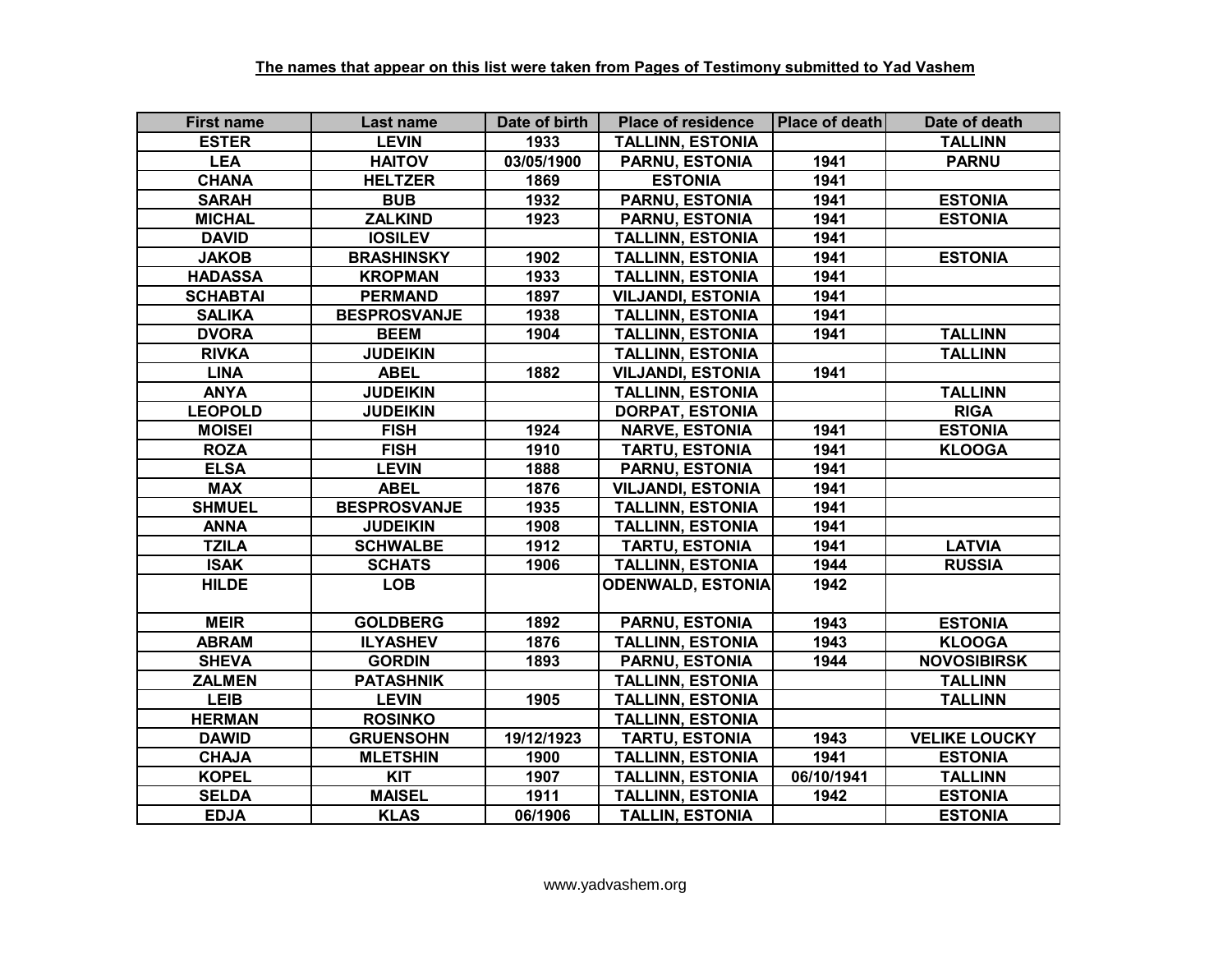| <b>First name</b> | Last name           | Date of birth | <b>Place of residence</b> | Place of death | Date of death        |
|-------------------|---------------------|---------------|---------------------------|----------------|----------------------|
| <b>BATJA</b>      | <b>VSEVIOV</b>      | 1889          | <b>TALLIN, ESTONIA</b>    | 1942           | <b>ESTONIA</b>       |
| <b>SIMON</b>      | <b>HOFF</b>         | 21/02/1914    | <b>TALLINN, ESTONIA</b>   | 1941           | <b>ESTONIA</b>       |
| <b>NISSAN</b>     | <b>JAKOBSON</b>     | 04/1879       | <b>TALLIN, ESTONIA</b>    |                |                      |
| <b>ELJAHU</b>     | <b>CHAJTYN</b>      | 1907          | <b>TALLIN, ESTONIA</b>    | 1940           | <b>TALLIN</b>        |
| <b>HERMANN</b>    | <b>KRON</b>         | 1930          | <b>TARTU, ESTONIA</b>     | 01/1941        | <b>TARTU</b>         |
| <b>YOSSEF</b>     | <b>SHEBERSHTEIN</b> | 11/10/1895    | <b>TALLINN, ESTONIA</b>   | 1941           | <b>TALLINN</b>       |
| <b>DAVID</b>      | <b>VSEVNOV</b>      | 1890          | <b>NARVE, ESTONIA</b>     | 1941           | <b>NARVE</b>         |
| <b>EVA</b>        | <b>BESPROSVANJE</b> | 1910          | <b>TALLINN, ESTONIA</b>   | 1941           |                      |
| <b>JOSEPH</b>     | <b>PERMAND</b>      | 1900          | <b>VILJANDI, ESTONIA</b>  | 1941           |                      |
| <b>BERNHARD</b>   | <b>PERMAND</b>      | 1892          | <b>VILJANDI, ESTONIA</b>  | 1941           |                      |
| <b>SOPHIE</b>     | <b>ISATSHIK</b>     |               | <b>TALLINN, ESTONIA</b>   | 1941           |                      |
| <b>JENNY</b>      | <b>KREMER</b>       | 1891          | <b>VILJANDI, ESTONIA</b>  | 1941           |                      |
| <b>JEHOSCHUA</b>  | <b>SCHOGOL</b>      | 1922          | <b>VILJANDI, ESTONIA</b>  | 1941           |                      |
| <b>IDA</b>        | <b>GORDON</b>       |               | <b>TALLINN, ESTONIA</b>   | 18/11/1941     | <b>TALLINN</b>       |
| <b>IDA</b>        | <b>GELB</b>         |               | <b>TALLINN, ESTONIA</b>   |                | <b>KLOOGA</b>        |
| <b>INA</b>        | <b>GELB</b>         | 1919          | <b>TALLINN, ESTONIA</b>   |                | <b>KLOOGA</b>        |
| <b>ISI</b>        | <b>WEIDENBAUM</b>   | 1913          | <b>TALLINN, ESTONIA</b>   | 1941           |                      |
| <b>JULIUS</b>     | <b>RYBAK</b>        | 1901          | <b>TALLINN, ESTONIA</b>   | 1942           | <b>KLOOGA</b>        |
| <b>GITA</b>       | <b>TEIZ</b>         | 28/11/1921    | <b>TALLINN, ESTONIA</b>   | 1941           | <b>NARVE</b>         |
| <b>SAMUIL</b>     | <b>GOLDBERG</b>     | 1923          | <b>PARNU, ESTONIA</b>     | 1944           | <b>VELIKIYE LUKI</b> |
| <b>BORIS</b>      | <b>JUDEIKIN</b>     |               | <b>TALLINN, ESTONIA</b>   |                | <b>TALLINN</b>       |
| <b>YEHUDITH</b>   | <b>JUDEIKIN</b>     |               | <b>DORPAT, ESTONIA</b>    |                | <b>RIGA</b>          |
| <b>BERTA</b>      | <b>BURSCHTEIN</b>   | 1902          | <b>VILJANDI, ESTONIA</b>  | 1941           |                      |
| <b>JAKOB</b>      | <b>KAMERASSE</b>    |               | <b>TALLINN, ESTONIA</b>   | 1941           |                      |
| <b>RUTH</b>       | <b>KAMERASSE</b>    | 1926          | <b>TALLINN, ESTONIA</b>   | 1941           |                      |
| <b>SALOMON</b>    | <b>HELLER</b>       |               | <b>TALLINN, ESTONIA</b>   | 1941           |                      |
| <b>HINDE</b>      | <b>HERZBERG</b>     |               | <b>TALLINN, ESTONIA</b>   | 1941           |                      |
| <b>GERSHON</b>    | <b>HERZBERG</b>     |               | <b>TALLINN, ESTONIA</b>   | 1941           |                      |
| <b>ESTHER</b>     | <b>NOAH</b>         | 1910          | <b>TALLIN, ESTONIA</b>    |                |                      |
| <b>LOVA</b>       | <b>GANES</b>        | 1898          | <b>DORPAT, ESTONIA</b>    | 1942           | <b>DORPAT</b>        |
| <b>REGINA</b>     | <b>GUTKIN</b>       | 1905          | <b>TALLINN, ESTONIA</b>   |                |                      |
| <b>LEV</b>        | <b>AMITAN</b>       |               | <b>TALLINN, ESTONIA</b>   | 1941           | <b>TALLINN</b>       |
| <b>TAUBA</b>      | <b>KUSHNER</b>      | 1939          | <b>PARNU, ESTONIA</b>     | 1941           | <b>PARNU</b>         |
| <b>JOSEPH</b>     | <b>EIDELMAN</b>     | 1900          | <b>TALLINN, ESTONIA</b>   | 1941           |                      |
| <b>ZILLA</b>      | <b>EIDELMAN</b>     | 1904          | <b>TALLINN, ESTONIA</b>   | 1941           |                      |
| <b>JEHUDA</b>     | <b>EIDELMAN</b>     | 1921          | <b>TALLINN, ESTONIA</b>   | 1941           |                      |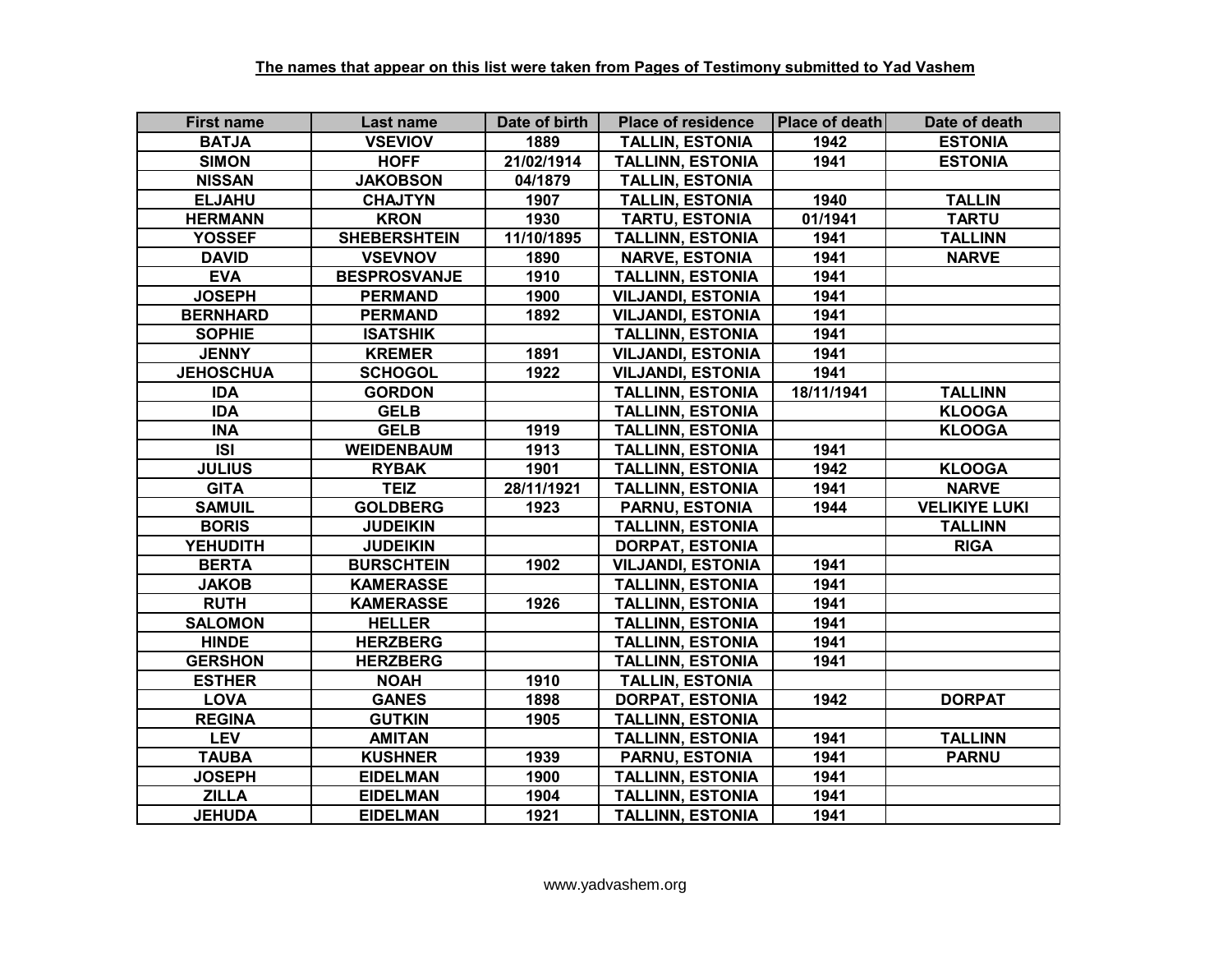| <b>First name</b> | Last name        | Date of birth | <b>Place of residence</b> | <b>Place of death</b> | Date of death  |
|-------------------|------------------|---------------|---------------------------|-----------------------|----------------|
| <b>REIZL</b>      | <b>KHAITOV</b>   | 1887          | <b>TALLINN, ESTONIA</b>   | 1941                  | <b>TALLINN</b> |
| <b>SHAUL</b>      | <b>LEVIN</b>     | 1883          | <b>PARNU, ESTONIA</b>     | 1941                  |                |
| <b>ABRAHAM</b>    | <b>ABRAMSON</b>  | 1888          | <b>TALLINN, ESTONIA</b>   | 1941                  |                |
| <b>MICHAEL</b>    | <b>ABRAMSON</b>  | 1930          | <b>TALLINN, ESTONIA</b>   | 1941                  |                |
| <b>SARAH</b>      | <b>ABRAMSON</b>  | 1905          | <b>TALLINN, ESTONIA</b>   | 1941                  |                |
| <b>YAKOV</b>      | <b>KAGAN</b>     |               | <b>NARVE, ESTONIA</b>     | 28/08/1941            | <b>NARVE</b>   |
| <b>MIKHAIL</b>    | <b>MARKUS</b>    | 1914          | <b>NARVE, ESTONIA</b>     | 22/09/1941            | <b>NARVE</b>   |
| <b>ABRAHAM</b>    | <b>FLACHS</b>    | 1868          | <b>DORPAT, ESTONIA</b>    |                       |                |
| <b>RUVIM</b>      | <b>KRUGLIKOV</b> | 1908          | <b>ESTONIA</b>            | 1942                  |                |
| <b>GHITEL</b>     | <b>ALPERIN</b>   |               | <b>NARVE, ESTONIA</b>     |                       |                |
| <b>HERSL</b>      | <b>ALPERIN</b>   |               | <b>NARVE, ESTONIA</b>     |                       |                |
| <b>ABRAM</b>      | <b>USVANSKI</b>  | 1895          | <b>TARTU, ESTONIA</b>     |                       | <b>TARTU</b>   |
| <b>ORE</b>        | <b>IVANOVSKI</b> | 1880          | <b>TALLINN, ESTONIA</b>   |                       | <b>ESTONIA</b> |
| <b>BELA</b>       | <b>IVANOVSKI</b> |               | <b>TALLINN, ESTONIA</b>   |                       |                |
| <b>VALENTINA</b>  | <b>KLOMPUS</b>   | 24/08/1918    | <b>TALLINN, ESTONIA</b>   | 1941                  | <b>TALLINN</b> |
| <b>SOLOMON</b>    | <b>KLIBANOV</b>  | 1912          | <b>TALLINN, ESTONIA</b>   | 11/08/1941            | <b>RUKHNU</b>  |
| <b>SHLOMO</b>     | <b>LEVIN</b>     |               | <b>TURGEL, ESTONIA</b>    |                       | <b>TURGEL</b>  |
| <b>ROKHA</b>      | <b>GUREVICH</b>  |               | <b>TURGEL, ESTONIA</b>    |                       | <b>TURGEL</b>  |
| <b>REIZL</b>      | <b>GUREVICH</b>  | 1915          | <b>TURGEL, ESTONIA</b>    |                       | <b>TURGEL</b>  |
| <b>ISAI</b>       | <b>AMITAN</b>    | 04/06/1884    | <b>TALLINN, ESTONIA</b>   | 1941                  | <b>TALLINN</b> |
| <b>SEMION</b>     | <b>KARLOW</b>    | 1914          | <b>NARVE, ESTONIA</b>     | 03/10/1941            | <b>NARVE</b>   |
| <b>ISER</b>       | <b>GELB</b>      | 1893          | <b>TARTU, ESTONIA</b>     |                       | <b>TARTU</b>   |
| <b>IOSIF</b>      | <b>VILENSKI</b>  |               | <b>TARTU, ESTONIA</b>     | 1941                  | <b>TARTU</b>   |
| <b>RAKHIL</b>     | <b>VILENSKI</b>  | 1864          | <b>TARTU, ESTONIA</b>     |                       |                |
| <b>ZALMAN</b>     | <b>ZALKIND</b>   | 1900          | <b>PARNU, ESTONIA</b>     | 1941                  | <b>ESTONIA</b> |
| <b>SHLOIME</b>    | <b>ZALKIND</b>   | 1875          | <b>PARNU, ESTONIA</b>     | 1941                  | <b>ESTONIA</b> |
| <b>NISSIM</b>     | <b>ZALKIND</b>   | 1902          | <b>PARNU, ESTONIA</b>     | 1941                  | <b>ESTONIA</b> |
| <b>YIZCHAK</b>    | <b>ZALKIND</b>   | 1898          | <b>PARNU, ESTONIA</b>     | 1941                  | <b>ESTONIA</b> |
| <b>ESTHER</b>     | <b>JAKOBSON</b>  | 1907          | <b>TALLINN, ESTONIA</b>   | 1941                  | <b>ESTONIA</b> |
| <b>SAMUEL</b>     | <b>JAKOBSON</b>  | 1898          | <b>TALLINN, ESTONIA</b>   | 1941                  | <b>ESTONIA</b> |
| <b>LEIBE</b>      | <b>SHEIN</b>     | 1905          | <b>TALLIN, ESTONIA</b>    | 1941                  | <b>TALLIN</b>  |
| <b>ANA</b>        | <b>LURI</b>      | 1888          | <b>TALLIN, ESTONIA</b>    | 1941                  | <b>TALLIN</b>  |
| <b>SOLOMON</b>    | <b>LURI</b>      | 1884          | <b>TALLIN, ESTONIA</b>    | 1941                  | <b>TALLIN</b>  |
| <b>ARKADI</b>     | <b>LURI</b>      | 1912          | <b>TALLIN, ESTONIA</b>    | 1941                  | <b>TALLIN</b>  |
| <b>ANNA</b>       | <b>GORDON</b>    | 1905          | <b>ESTONIA</b>            |                       | <b>RUSSIA</b>  |
| <b>SIMON</b>      | <b>HOFF</b>      |               | <b>TALLIN. ESTONIA</b>    | 07/1941               |                |